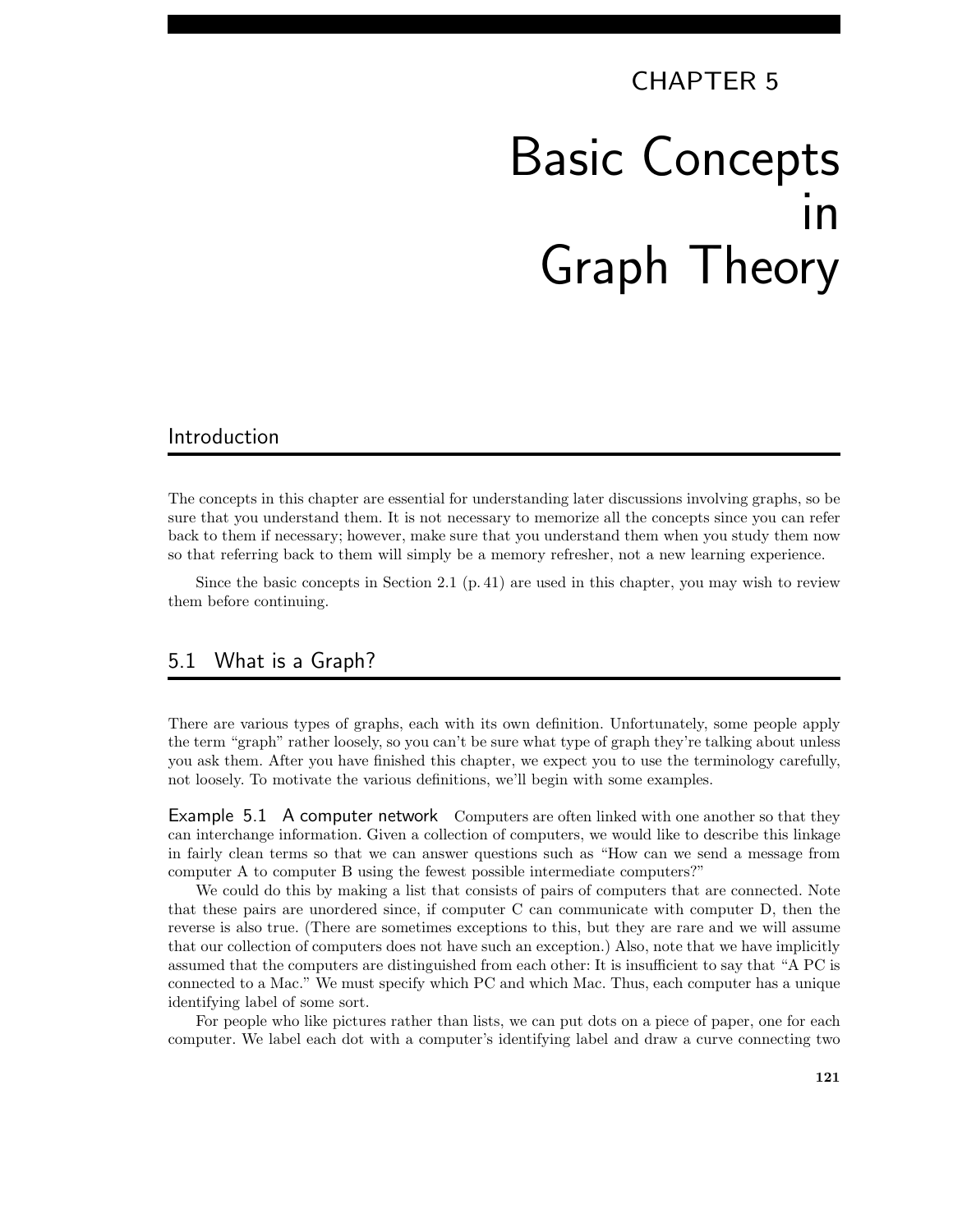

Figure 5.1 Computers connected by networks. Computers (vertices) are indicated by dots ( $\bullet$ ) with labels. The connections (edges) are indicated by lines. When lines cross, they should be thought of as cables that lie on top of each other—not as cables that are joined.

dots if and only if the corresponding computers are connected. Note that the shape of the curve does not matter (it could be a straight line or something more complicated) because we are only interested in whether two computers are connected or not. Figure 5.1 shows such a picture. Each computer has been labeled by the initials of its owner.

Recall that  $\mathcal{P}_2(V)$  stands for the set of all two element subsets of the set V. Based on our computer example we have

Definition 5.1 Simple graph A simple graph G is a set V, called the vertices of G, and a subset E of  $\mathcal{P}_2(V)$  (i.e., a set E of 2 element subsets of V), called the **edges** of G. We can represent this by writing  $G = (V, E)$ .

In our case, the vertices are the computers and a pair of computers is in  $E$  if and only if they are connected.  $\square$ 

Example 5.2 Routes between cities Imagine four cities named, with characteristic mathematical charm,  $A, B, C$  and  $D$ . Between these cities there are various routes of travel, denoted by  $a, b, c, d, e, f$  and g. A picture of this situation is shown in Figure 5.2. Looking at it, we see that there are three routes between cities B and C. These routes are named  $d, e$  and f. Figure 5.2 is intended to give us a picture of only the interconnections between cities. It leaves out many aspects of the situation that might be of interest to a traveler. For example, the nature of these routes (rough road, freeway, rail, etc.) is not portrayed. Furthermore, unlike a typical map, no claim is made that the picture represents in any way the distances between the cities or their geographical placement relative to each other. The object shown in Figure 5.2 is called a *graph*. Edges  $a$  and  $b$  are called parallel, as are edges  $d$ ,  $e$  and  $f$ .

Following our previous example, one is tempted to list the pairs of cities that are connected; in other words, to extract a simple graph from the information. Unfortunately, this does not describe the problem adequately because there can be more than one route connecting a pair of cities; e.g., d, e and f connecting cities B and C in the figure. How can we deal with this? Definition 5.2 is a precise definition of a graph of the type required to handle this type of problem.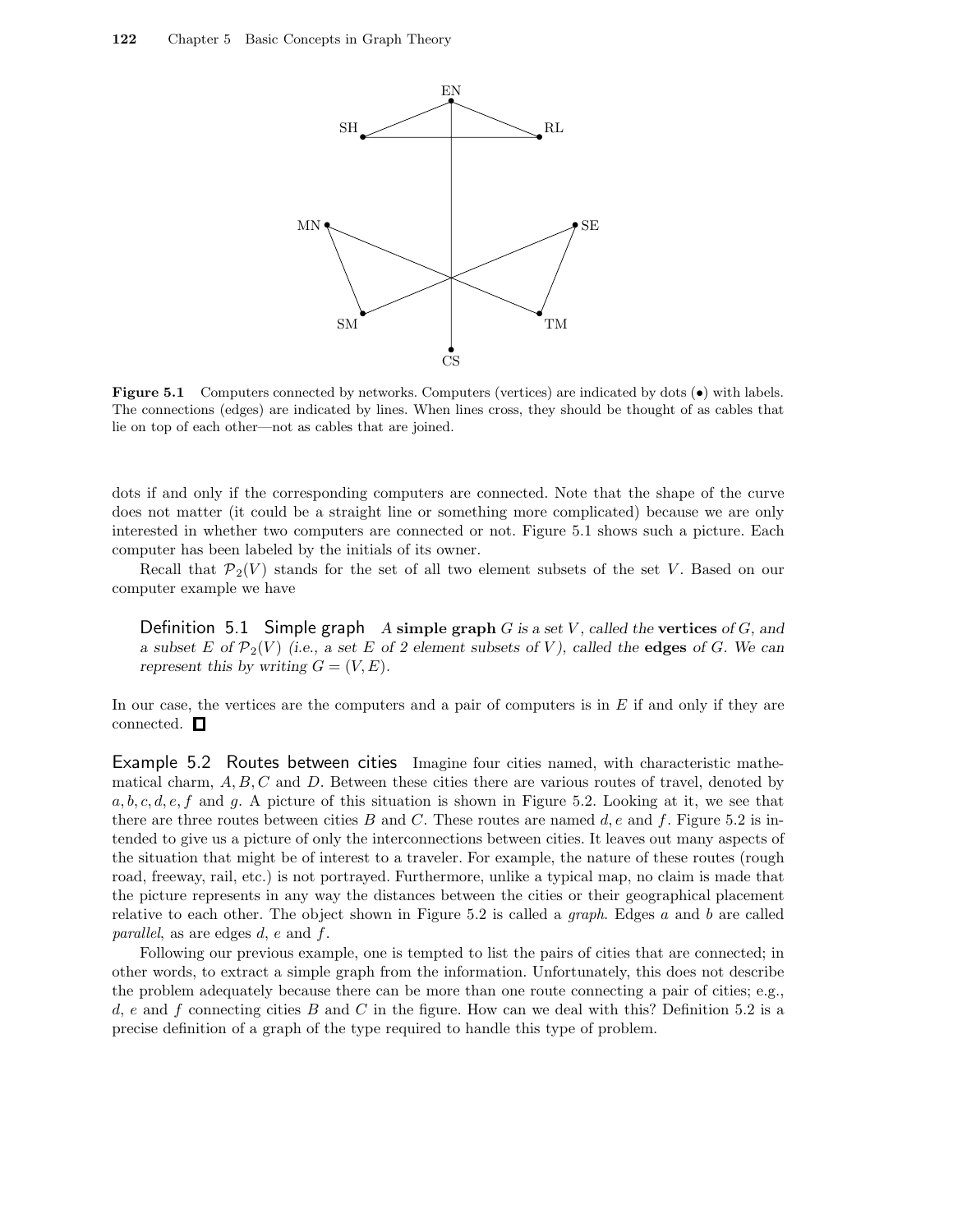

Figure 5.2 Capital letters indicate cities and lower case indicate routes.

**Definition 5.2 Graph** A graph is a triple  $G = (V, E, \varphi)$  where V and E are finite sets and  $\varphi$  is a function with range  $\mathcal{P}_2(V)$  and with domain E. We call E the set of **edges** of the graph  $G$ . The set  $V$  is called the set of vertices of  $G$ .

In Figure 5.2,  $G = (V, E, \varphi)$  where

 $V = \{A, B, C, D\}, E = \{a, b, c, d, e, f, g\}$ 

and

$$
\varphi \,\,=\,\, \left(\begin{array}{cccc} a & b & c & d & e & f & g \\ \{A,B\} & \{A,B\} & \{A,C\} & \{B,C\} & \{B,C\} & \{B,C\} \end{array}\right).
$$

Definition 5.2, tells us that to specify a graph  $G$  it is necessary to specify the sets V and E and the function  $\varphi$ . We have just specified V and  $\varphi$  in set theoretic terms. Figure 5.2 specifies the same V and  $\varphi$  in pictorial terms. The set V is represented clearly in Figure 5.2 by dots ( $\bullet$ ), each of which has a city name adajcent to it. Similarly, the set E is also represented clearly. The function  $\varphi$  is determined from Figure 5.2 by comparing the name attached to a route with the two cities connected by that route. Thus, the route name  $d$  is attached to the route with endpoints  $B$  and  $C$ . This means that  $\varphi(d) = \{B, C\}.$ 

Note that, since part of the definition of a function includes its range and domain,  $\varphi$  determines  $\mathcal{P}_2(V)$  and E. Also, V can be determined from  $\mathcal{P}_2(V)$ . Consequently, we could have said that a graph is a function  $\varphi$  whose domain is a finite set and whose range is  $\mathcal{P}_2(V)$  for some finite set V. Instead, we choose to specify  $V$  and  $E$  explicitly because the vertices and edges play a fundamental role in thinking about a graph  $G$ .  $\Box$ 

The function  $\varphi$  is sometimes called the *incidence function* of the graph. The two elements of  $\varphi(x) = \{u, v\}$ , for any  $x \in E$ , are called the vertices of the edge x, and we say u and v are joined by x. We also say that u and v are *adjacent vertices* and that u is *adjacent to v* or, equivalently, v is adjacent to u. For any  $v \in V$ , if v is a vertex of an edge x then we say x is incident on v. Likewise, we say v is a member of x, v is on x, or v is in x. Of course, v is a member of x actually means v is a member of  $\varphi(x)$ .

Figure 5.3 shows two other pictorial ways of specifying the same graph as in Figure 5.2. The drawings look very different but exactly the same set V and function  $\varphi$  are specified in each case. It is very important that you understand exactly what information is needed to completely specify the graph. When thinking in terms of cities and routes between them, you naturally want the pictorial representation of the cities to represent their geographical positioning also. If the pictorial representation does this, that's fine, but it is not a part of the information required to define a graph. Geographical location is extra information. The geometrical positioning of the vertices  $A, B, C$  and D is very different in Figures 5.2 and 5.3(a). However, in each of these cases, the vertices on a given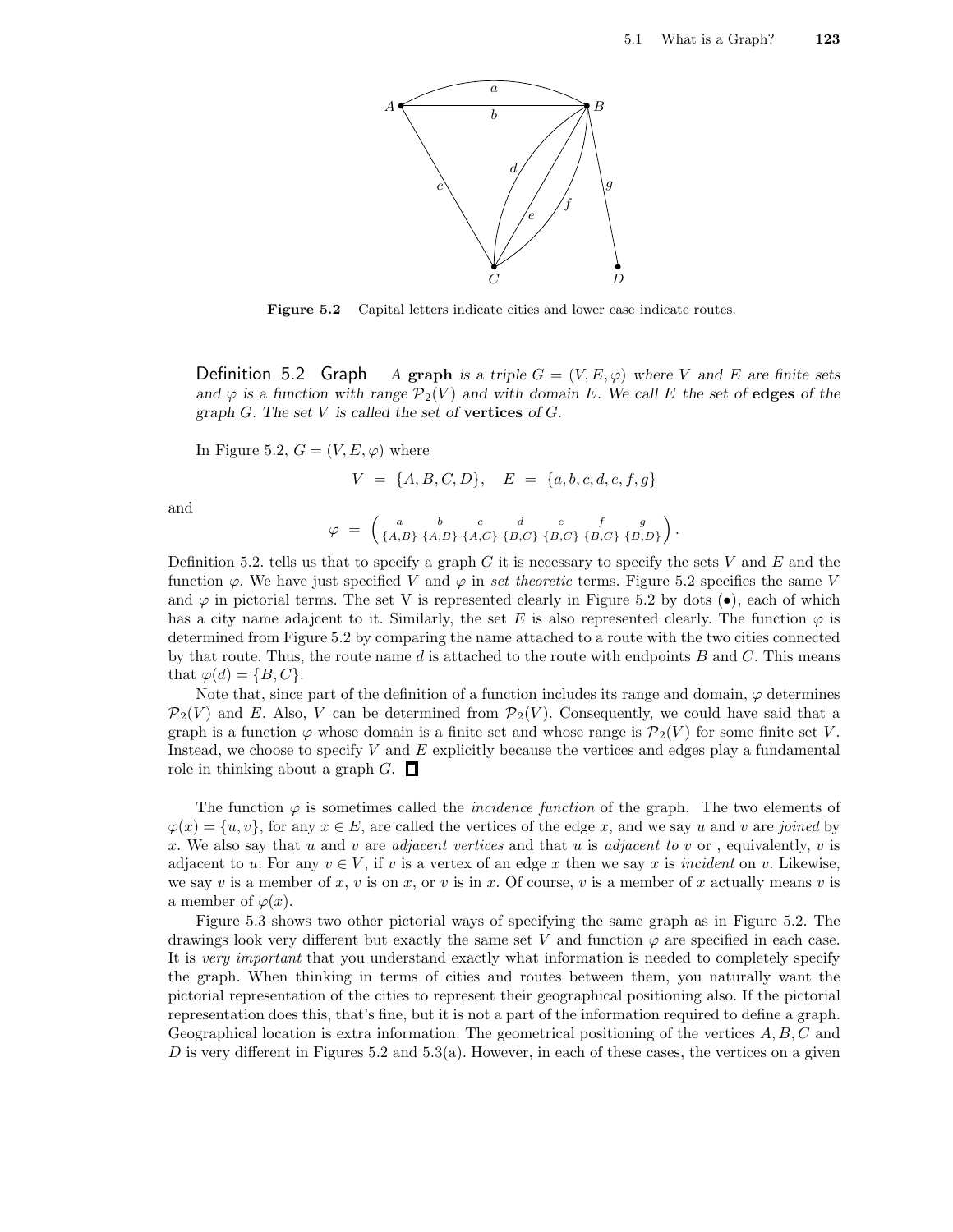

Figure 5.3 Two alternate pictorial specifications of Figure 5.2.

edge are the same and hence the graphs specified are the same. In Figure 5.3(b) a different method of specifying the graph is given. There,  $\varphi^{-1}$ , the inverse of  $\varphi$ , is given. For example,  $\varphi^{-1}(\{C, B\})$  is shown to be  $\{d, e, f\}$ . Knowing  $\varphi^{-1}$  determines  $\varphi$  and hence determines G since the vertices  $A, B, C$ and  $D$  are also specified in Figure 5.3(b).

Warning Some people call our "simple graph" a "graph" and some people call our "graph" a "multigraph." Still other people mean something somewhat different by the term multigraph!

Example 5.3 Simple graphs are graphs We can easily reconcile our two definitions by realizing that a simple graph is a special case of a graph. Let  $G = (V, E)$  be a simple graph. Define  $\varphi: E \to E$  to be the identity map; i.e.,  $\varphi(e) = e$  for all  $e \in E$ . The graph  $G' = (V, E, \varphi)$  is essentially the same as  $G$ . There is one subtle difference in the pictures: The edges of  $G$  are unlabeled but each edge of  $G'$  is labeled by a set consisting of the two vertices at its ends.

There are still more concepts that can be called graphs. People may not be interested in which road is which in Figure 5.2, so the labels on the edges are not needed. On the other hand, some people might need more information, such as how long it takes to travel on each of the routes in Figure 5.2. There may be other situations, too; for example, some of the routes may be one way. We will meet some of these concepts later.

#### **Exercises**

- 5.1.1. Let  $(V, E, \varphi)$  be a graph and  $v \in V$  a vertex. Define the *degree* of v,  $d(v)$  to be the number of  $e \in E$ such that  $v \in \varphi(e)$ ; i.e., e is incident on v. Prove that  $\sum_{v \in V} d(v) = 2|E|$ , an even number. Conclude that the number of vertices  $v$  for which  $d(v)$  is odd is even.
- 5.1.2. We are interested in the number of simple graphs with  $V = n$ .
	- (a) Prove that there are  $2^{\binom{n}{2}}$  such simple graphs. (That's 2 to the power  $\binom{n}{2}$ , not  $2\binom{n}{2}$ .)
	- (b) How many of them have exactly  $q$  edges?
	- $(c)$  If we choose a simple *n*-vertex graph uniformly at random, what is the probability that it has exactly q edges?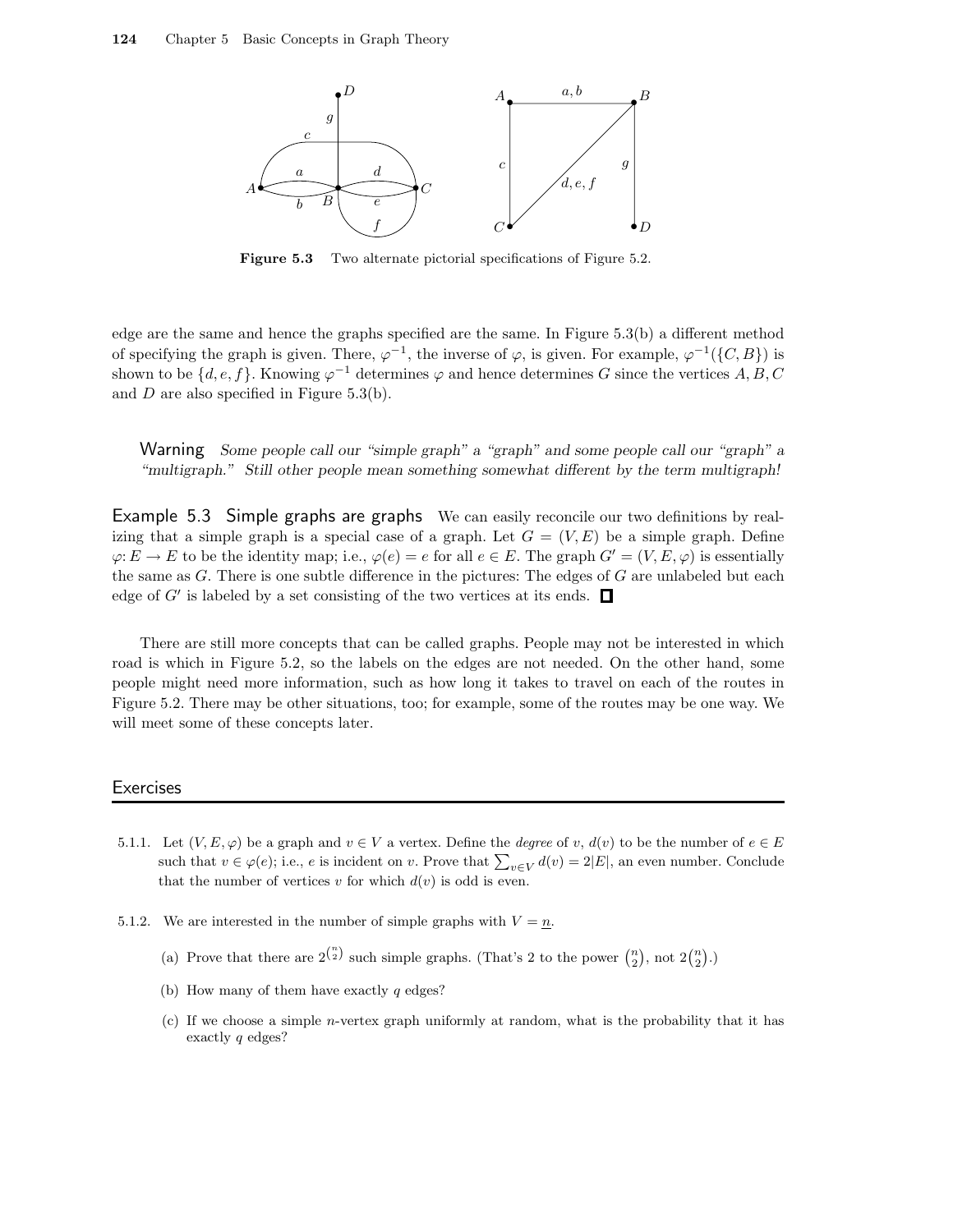.

5.1.3. Sometimes it is useful to allow an edge to have both its ends on the same vertex. Let  $Q = (V, E, \varphi)$ be a graph where

$$
V = \{A, B, C, D, E, F, G, C, H\}, \quad E = \{a, b, c, d, e, f, g, h, i, j, d\}
$$

and

$$
\varphi = \begin{pmatrix} a & b & c & d & e & f & g & h & i & j & k \\ A & A & D & E & A & E & B & F & G & C & A \\ B & D & E & B & B & G & F & G & C & C & A \end{pmatrix}
$$

In this representation of  $\varphi$ , the first row specifies the edges and the the two vertices below each edge specify the vertices incident on that edge. Here is a pictorial representation  $P(Q)$  of this graph.

$$
P'(Q): \qquad k \xrightarrow{\begin{array}{c}\n a \\
 b \\
 c \\
 e\n \end{array}\n \qquad\n \begin{array}{c}\n f \\
 \hline\n g \\
 \hline\n g \\
 \hline\n g \\
 \hline\n g \\
 \hline\n g \\
 \hline\n G\n \end{array}\n \qquad\n \begin{array}{c}\n \bullet \\
 \bullet \\
 \hline\n g \\
 \hline\n g \\
 \hline\n G\n \end{array}\n \qquad\n \begin{array}{c}\n \bullet \\
 \bullet \\
 \hline\n g \\
 \hline\n G\n \end{array}\n \qquad\n \begin{array}{c}\n \bullet \\
 \bullet \\
 \hline\n g \\
 \hline\n G\n \end{array}\n \qquad\n \begin{array}{c}\n \bullet \\
 \bullet \\
 \hline\n G\n \end{array}\n \qquad\n \begin{array}{c}\n \bullet \\
 \bullet \\
 \hline\n G\n \end{array}\n \qquad\n \begin{array}{c}\n \bullet \\
 \bullet \\
 \hline\n G\n \end{array}\n \qquad\n \begin{array}{c}\n \bullet \\
 \bullet \\
 \hline\n G\n \end{array}\n \qquad\n \begin{array}{c}\n \bullet \\
 \bullet \\
 \hline\n G\n \end{array}\n \qquad\n \begin{array}{c}\n \bullet \\
 \bullet \\
 \hline\n G\n \end{array}\n \qquad\n \begin{array}{c}\n \bullet \\
 \bullet \\
 \hline\n G\n \end{array}\n \qquad\n \begin{array}{c}\n \bullet \\
 \bullet \\
 \hline\n G\n \end{array}\n \qquad\n \begin{array}{c}\n \bullet \\
 \bullet \\
 \hline\n G\n \end{array}\n \qquad\n \begin{array}{c}\n \bullet \\
 \bullet \\
 \hline\n G\n \end{array}\n \qquad\n \begin{array}{c}\n \bullet \\
 \bullet \\
 \hline\n G\n \end{array}\n \qquad\n \begin{array}{c}\n \bullet \\
 \bullet \\
 \hline\n G\n \end{array}\n \qquad\n \begin{array}{c}\n \bullet \\
 \bullet \\
 \hline\n G\n \end{array}\n \qquad\n \begin{array}{c}\n \bullet \\
 \bullet \\
 \hline\n G\n \end{array}\n \qquad\n \begin{array}{c}\n \bullet \\
 \bullet \\
 \hline\n G\n \end{array}\n \qquad\n \begin{array}{c}\n \bullet \\
 \bullet \\
 \hline\n G\n \end{array}\n \qquad\n \begin{array}{c}\n \bullet \\
 \bullet \\
 \hline\n G\n \end{array}\n \qquad\n \begin{array}{c}\n \bullet \\
 \bullet \\
 \hline\n G\n \end{array}\n \qquad\n \begin{array}{c}\n \bullet \\
 \
$$

Note that  $\varphi(k) = \{A, A\} = \{A\}$ . Such an edge is called a *loop*. Adding a loop to a vertex increases its degree by two. The vertex H, which does not belong to  $\varphi(x)$  for any edge x (i.e., has no edge incident upon it), is called an isolated vertex. The degree of an isolated vertex is zero. Edges, such as a and e of Q, with the property that  $\varphi(a) = \varphi(e)$  are called parallel edges. If all edge and vertex labels are removed from  $P(Q)$  then we get the following picture  $P'(Q)$ :



The picture  $P'(Q)$  represents the "form" of the graph just described and is sometimes referred to as a pictorial representation of the "unlabeled" graph associated with Q. For each of the following graphs R, where  $R = (V, E, \varphi), V = \{A, B, C, D, E, F, G, C, H\}$ , draw a pictorial representation of R by starting with  $P'(Q)$  removing and/or adding as few edges as possible and then labeling the resulting picture with the edges and vertices of  $R$ . A graph  $R$  which require no additions or removals of edges is said to be "of the same form as" or "isomorphic to" the graph Q.

(a) Let  $E = \{a, b, c, d, e, f, g, h, i, j, k\}$  be the set of edges of R and

$$
\varphi \;=\; \begin{pmatrix} a & b & c & d & e & f & g & h & i & j & k \\ C & C & F & A & H & E & E & A & D & A & A \\ C & G & G & H & H & H & F & H & G & D & F \end{pmatrix}.
$$

(b) Let  $E = \{1, 2, 3, 4, 5, 6, 7, 8, 9, 10, 11\}$  be the set of edges of R and

$$
\varphi = \begin{pmatrix} 1 & 2 & 3 & 4 & 5 & 6 & 7 & 8 & 9 & 10 & 11 \\ A & E & E & E & F & G & H & B & C & D & E \\ G & H & E & F & G & H & B & C & D & D & H \end{pmatrix}.
$$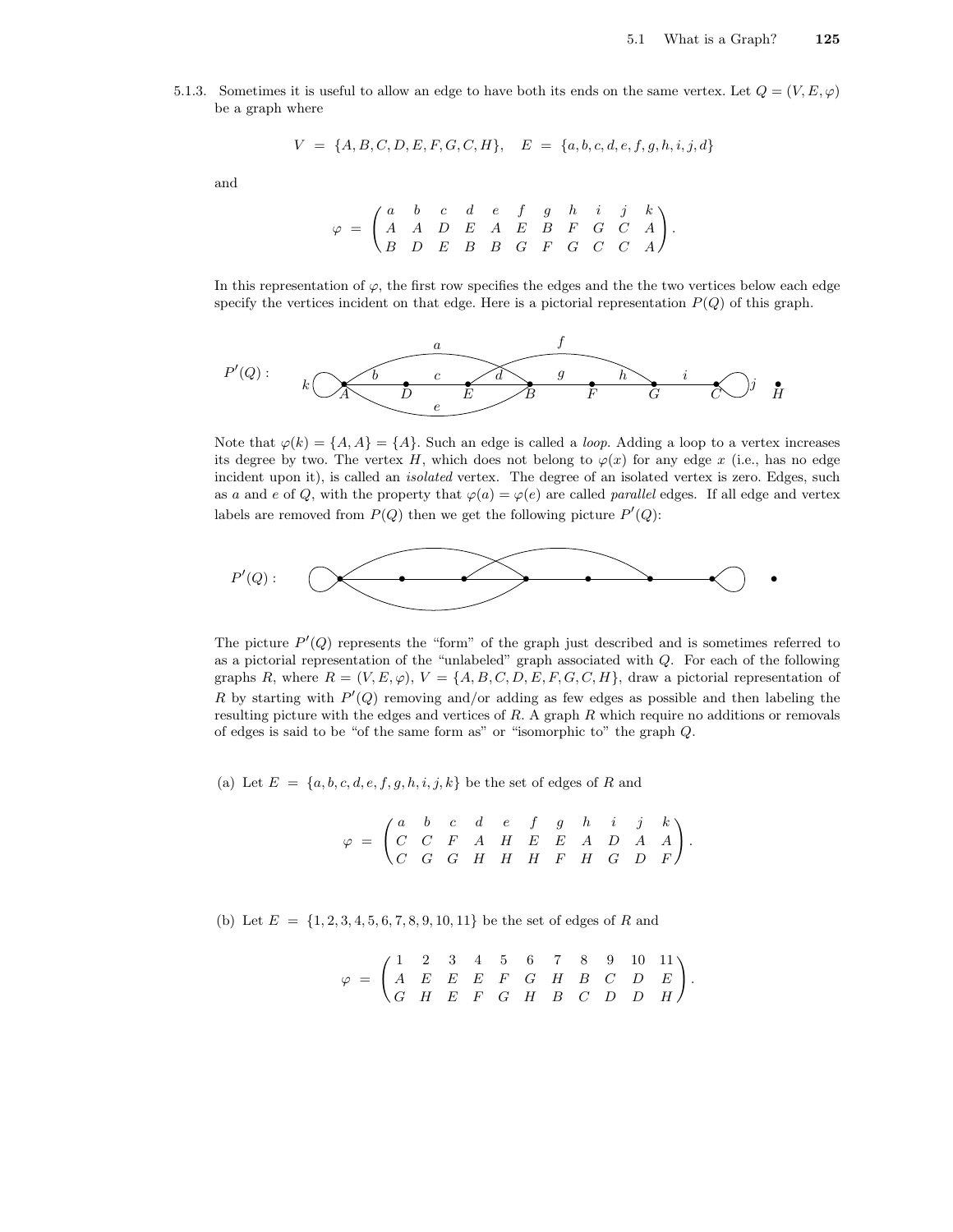5.1.4. Let  $Q = (V, E, \varphi)$  be a graph with  $|V| = n$ . Let  $d_1, d_2, \ldots, d_n$ , where  $d_1 \leq d_2 \leq \cdots \leq d_n$  be the sequence of degrees of the vertices of  $Q$ , sorted by size. We refer to this sequence as the *degree* sequence of the graph Q. For example, if  $Q = (V, E, \varphi)$  is the graph where

$$
V = \{A, B, C, D, E, F, G, H\}, \quad E = \{a, b, c, d, e, f, g, h, i, j, k, l\}
$$

and

$$
\varphi \;=\; \begin{pmatrix} a & b & c & d & e & f & g & h & i & j & k & l \\ A & A & D & E & A & E & B & F & G & C & A & E \\ B & D & E & B & B & G & F & G & C & C & A & G \end{pmatrix}.
$$

then  $(0, 2, 2, 3, 4, 4, 4, 5)$  is the degree sequence of Q. Consider the the following unlabeled pictorial representation of Q



- (a) Create a pictorial representation of Q by labeling  $P'(Q)$  with the edges and vertices of Q.
- (b) A necessary condition that a pictorial representation of a graph  $R$  can be created by labeling  $P'(Q)$  with the vertices and edges of R is that the degree sequence of R be  $(0, 2, 2, 3, 4, 4, 4, 5)$ . True of false? Explain.
- $(c)$  A sufficient condition that a pictorial representation of a graph R can be created by labeling  $P'(Q)$  with the vertices and edges of R is that the degree sequence of R be  $(0, 2, 2, 3, 4, 4, 4, 5)$ . True or false? Explain.
- 5.1.5. In each of the following problems information about the degree sequence of a graph is given. In each case, decide if a graph, without loops, satisfying the specified conditions exists or not. Give reasons in each case.
	- (a) A graph  $Q$  with degree sequence  $(1, 1, 2, 3, 3, 5)$ ?
	- (b) A graph  $Q$  with degree sequence  $(1, 2, 2, 3, 3, 5)$ , multiple (i.e. parallel) edges allowed?
	- (c) A simple graph  $Q$  with degree sequence  $(1, 2, 2, 3, 3, 5)$ ?
	- (d) A simple graph  $Q$  with degree sequence  $(3, 3, 3, 3)$ ?
	- (e) A graph  $Q$  with degree sequence  $(3, 3, 3, 3)$ , no loops or parallel edges allowed?
	- (f) A graph  $Q$  with degree sequence  $(3, 3, 3, 5)$ , no loops or parallel edges allowed?
	- (g) A graph  $Q$  with degree sequence  $(4, 4, 4, 4, 4)$ , no loops or parallel edges allowed?
	- (h) A graph  $Q$  with degree sequence  $(4, 4, 4, 4, 6)$ , no loops or parallel edges allowed?

## 5.2 Equivalence Relations and Unlabeled Graphs

Sometimes we are interested only in the "structure" of a graph and not in the names (labels) of the vertices and edges. In this case we are interested in what is called an unlabeled graph. A picture of an unlabeled graph can be obtained from a picture of a graph by erasing all of the names on the vertices and edges. This concept is simple enough, but is difficult to use mathematically because the idea of a picture is not very precise.

The concept of an *equivalence relation* on a set is an important concept in mathematics and computer science. We used the idea in Section 4.3, but did not discuss it much there. We'll explore it more fully here and will use it to rigorously define unlabeled graphs. Later we will use it to define connected components and biconnected components. We recall the definition given in Section 4.3: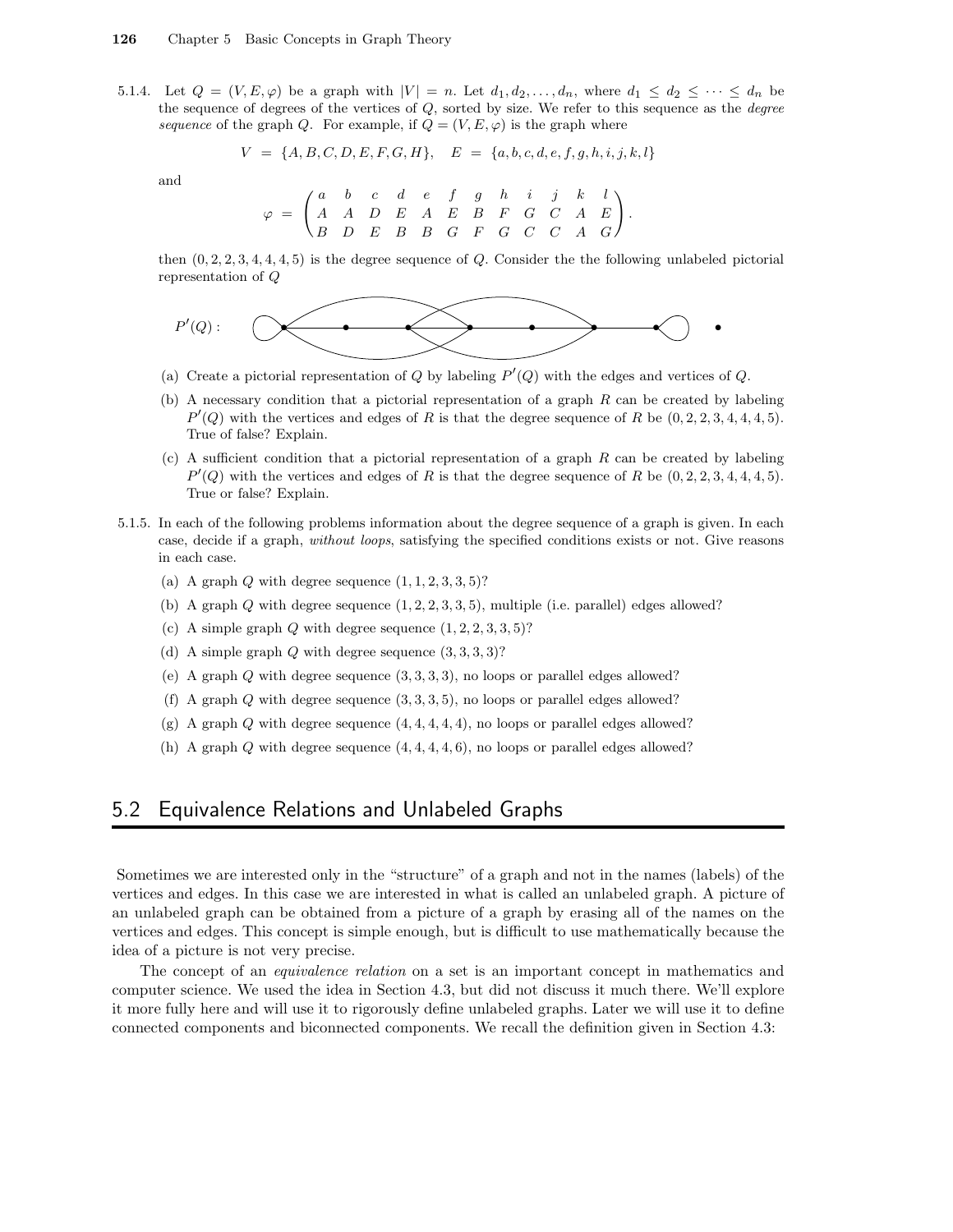Definition 5.3 Equivalence relation An equivalence relation on a set S is a partition of S. We say that  $s, t \in S$  are **equivalent** if and only if they belong to the same block. If the symbol ∼ denotes the equivalence relation, then we write  $s \sim t$  to indicate that s and t are equivalent.

Example 5.4 To refresh your memory, we'll look at some simple equivalence relations.

Let  $S$  be any set and let all the blocks of the partition have one element. Two elements of  $S$ are equivalent if and only if they are the same. This rather trivial equivalence relation is, of course, denoted by " $=$ ".

Now let the set be the integers  $\mathbb{Z}$ . Let's try to define an equivalence relation by saying that n and  $k$  are equivalent if and only if they differ by a multiple of 24. Is this an equivalence relation? If it is we should be able to find the blocks of the partition. There are 24 of them, which we could number  $0, \ldots, 23$ . Block j consists of all integers which equal j plus a multiple of 24; that is, they have a remainder of j when divided by 24. Since two numbers belong to the same block if and only if they both have the same remainder when divided by 24, it follows that they belong to the same block if and only if their difference gives a remainder of 0 when divided by 24, which is the same as saying their difference is a multiple of 24. Thus this partition does indeed give the desired equivalence relation.

Now let the set be  $\mathbb{Z} \times \mathbb{Z}^*$ , where  $\mathbb{Z}^*$  is the set of all integers except 0. Write  $(a, b) \sim (c, d)$  if and only if  $ad = bc$ . With a moment's reflection, you should see that this is a way to check if the two fractions  $a/b$  and  $c/d$  are equal. We can label each equivalence class with the fraction  $a/b$  that it represents. In an axiomatic development of the rationals from the integers, one defines a rational number to be just such an equivalence class and proves that it is possible to add, subtract, multiply and divide equivalence classes. We won't pursue this.  $\square$ 

In the next theorem we provide necessary and sufficient conditions for an equivalence relation. Verifying the conditions is a useful way to prove that some particular situation is an equivalence relation. Recall that a *binary relation* on a set S is a subset R of  $S \times S$ . Given a binary relation R, we will write  $s \sim t$  if and only if  $(s, t) \in R$ . Thus "∼" is another way to represent the binary relation.

Theorem 5.1 Equivalence relations Let S be a set and suppose that we have a binary relation  $\sim$  on S. This is an equivalence relation if and only if the following three conditions hold.

- (i) (Reflexive) For all  $s \in S$  we have  $s \sim s$ .
- (ii) (Symmetric) For all  $s, t \in S$  such that  $s \sim t$  we have  $t \sim s$ .
- (iii) (Transitive) For all  $r, s, t \in S$  such that  $r \sim s$  and  $s \sim t$  we have  $r \sim t$ .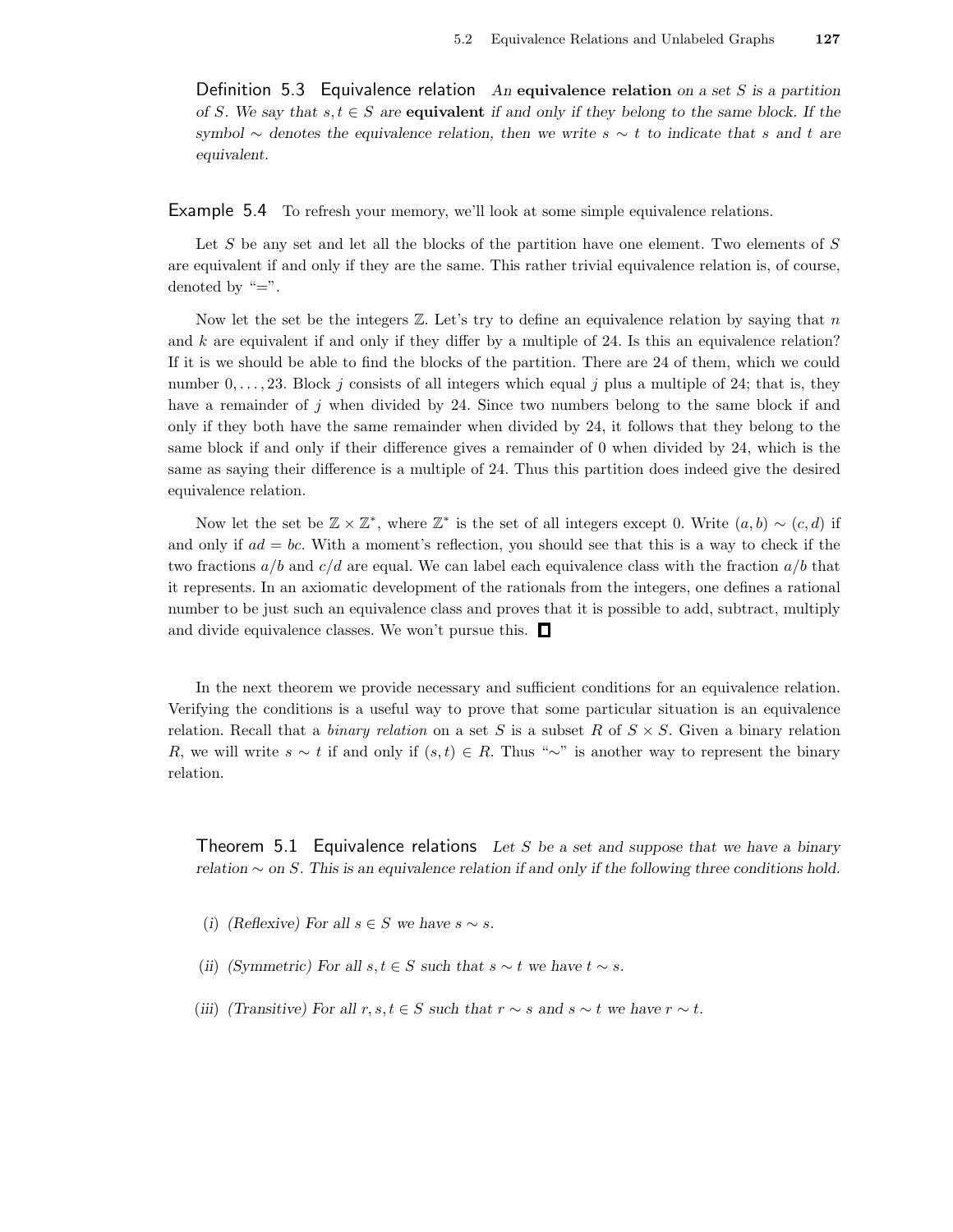**Proof:** We first prove that an equivalence relation satisfies (i)–(iii). Suppose that  $\sim$  is an equivalence relation. Since s belongs to whatever block it is in, we have  $s \sim s$ . Since  $s \sim t$  means that s and t belong to the same block, we have  $s \sim t$  if and only if we have  $t \sim s$ . Now suppose that  $r \sim s \sim t$ . Then r and s are in the same block and s and t are in the same block. Thus r and t are in the same block and so  $r \sim t$ .

We now suppose that (i)–(iii) hold and prove that we have an equivalence relation. What would the blocks of the partition be? Everything equivalent to a given element should be in the same block. Thus, for each  $s \in S$  let  $B(s)$  be the set of all  $t \in S$  such that  $s \sim t$ . We must show that the set of these sets form a partition of S.

In order to have a partition of  $S$ , we must have

- (a) every  $t \in S$  is in some  $B(s)$  and
- (b) for every  $p, q \in S$ ,  $B(p)$  and  $B(q)$  are either equal or disjoint.

Since  $\sim$  is reflexive,  $s \in B(s)$ , proving (a). Suppose  $x \in B(p) \cap B(q)$  and  $y \in B(p)$ . We have,  $p \sim x$ ,  $q \sim x$  and  $p \sim y$ . Thus  $q \sim x \sim p \sim y$  and so  $y \in B(q)$ , proving that  $B(p) \subset B(q)$ . Similarly  $B(q) \subseteq B(p)$  and so  $B(p) = B(q)$ . This proves (b).  $\Box$ 

Suppose we have a picture of a graph  $G = (V, E, \varphi)$ , with the elements of V and E written next to the appropriate vertices and edges in the picture. Suppose that we have another graph  $G' = (V', E', \varphi')$ . We may be able to erase the elements of V and E and replace them with elements of  $V'$  and  $E'$ , respectively, so that we obtain a picture of the graph  $G'$ . If this is possible, we will say that G and G' are isomorphic graphs. One can show that this relation  $(G$  is isomorphic to  $G'$ ) satisfies the conditions of Theorem 5.1 and so is an equivalence relation. All graphs which are isomorphic to a given graph correspond to the same unlabeled graph. The following definition and example formulate these ideas more precisely.

Definition 5.4 Graph isomorphism  $\ell, E', \varphi'$  be graphs. We say G and G' are isomorphic, written  $G \sim G'$  if there are bijections

$$
\nu: V \to V' \quad \text{and} \quad \varepsilon: E \to E'
$$

such that  $\varphi'(\varepsilon(e)) = \nu(\varphi(e))$  for all  $e \in E$ , where  $\nu(\lbrace x, y \rbrace)$  is defined to be  $\lbrace \nu(x), \nu(y) \rbrace$ .

Let  $G = (V, E)$  and  $G' = (V', E')$  be simple graphs. They are isomorphic if there is a bijection  $\nu: V \to V'$  such that

$$
\{u,v\}\in E\quad\text{if and only if}\quad \{\nu(u),\nu(v)\}\in E'.
$$

Let's see what our definition means intuitively. Suppose we have a picture of a graph  $G =$  $(V, E, \varphi)$ , with the elements of V and E written next to the appropriate vertices and edges in the picture. We can replace the vertex set by a new set  $V'$ , writing the elements of  $V'$  where the elements of  $V$  were. The same thing can be done with the edges and a new set  $E'$ . This defines two functions  $\nu: V \to V'$  and  $\varepsilon: E \to E'$ . The condition  $\varphi'(\varepsilon(e)) = \nu(\varphi(e))$  says that we get  $\varphi'$  by simply looking at the picture to see what the ends of an edge are.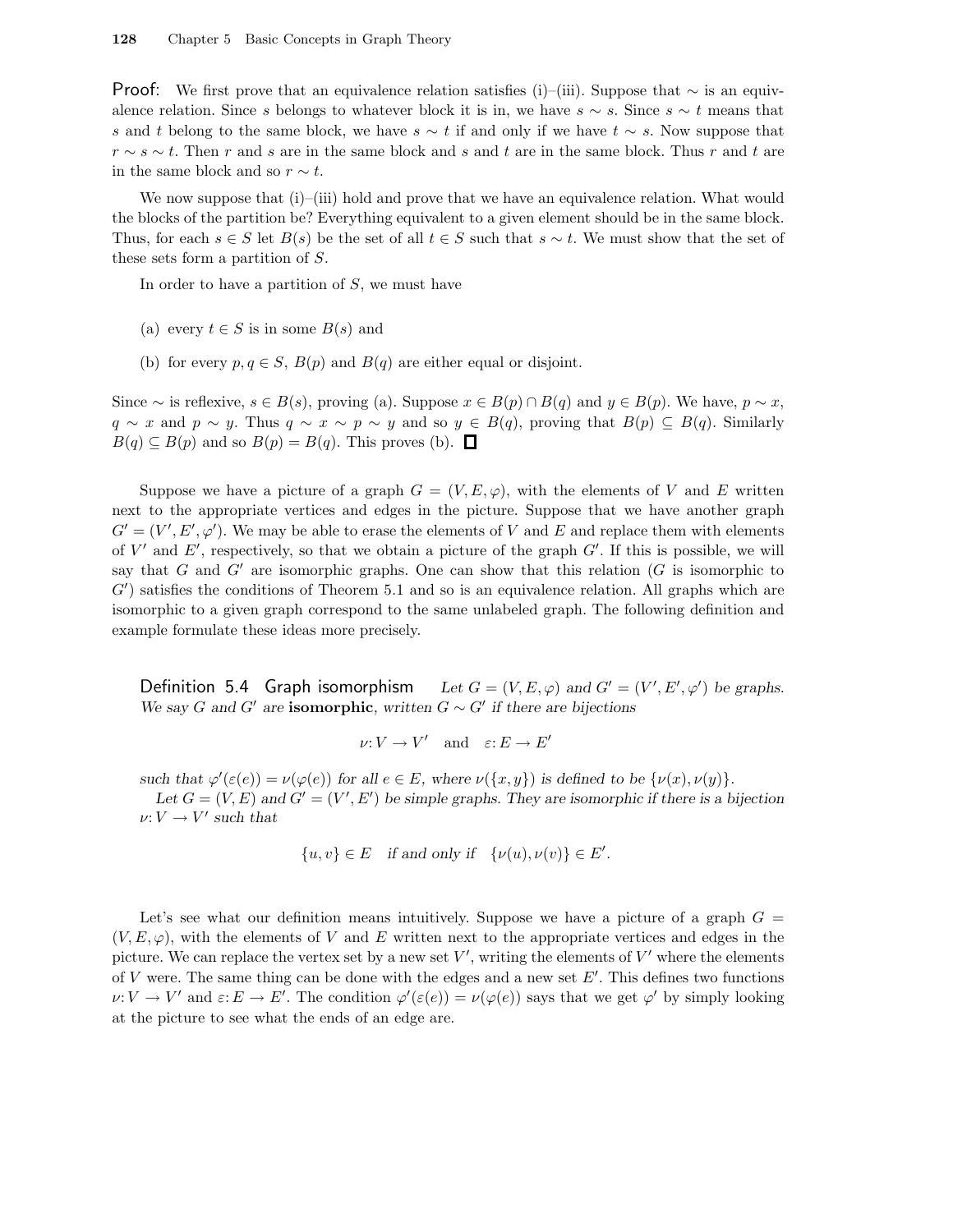$$
\begin{array}{ccc}\nE_1 & \xleftarrow{\varepsilon_1} & E_2 & E_1 & \xrightarrow{\varepsilon_2} & E_3 \\
\downarrow \varphi_1 & \xleftarrow{\varepsilon_1^{-1}} & \downarrow \varphi_2 & \downarrow \varphi_1 & \downarrow \varphi_2 & \downarrow \varphi_3 \\
\mathcal{P}_2(V_1) & \xleftarrow{\nu_1} & \mathcal{P}_2(V_2) & \mathcal{P}_2(V_1) & \xrightarrow{\nu_1} & \mathcal{P}_2(V_2) & \xrightarrow{\nu_2} & \mathcal{P}_2(V_3)\n\end{array}
$$

Figure 5.4 Functions involved in proving the equivalence of graphs. The left diagram is used for the reflexive law. The right diagram is used for the transitive law.

**Example 5.5 Unlabeled graphs** Let S be the set of all graphs and let  $G = (V, E, \varphi)$  and  $G' = (V', E', \varphi')$  be in S. We will prove that graph isomorphism is an equivalence relation on S.

Before we give our proof, let's look at how an equivalence class can be interpreted. Draw a picture of G and then erase the names of the vertices and edges. We could call what is left the "structure" of G or, as is more commonly done, an *unlabeled graph*. The use of an equivalence relation to define an unlabeled graph may seem a bit round-about: Why not just be satisfied with the picture? Thinking about the picture is fine for thinking about unlabeled graphs and for the proofs we'll write; however, there are reasons for presenting this definition:

- If we wanted to use the picture approach in a more formal way, we'd have to say precisely what a picture of a graph was and when two pictures represented the same graph. We faced this problem a bit in the previous section.
- Equivalence relations arise from isomorphisms in many areas of mathematics and there is often no picture that one can use to describe the equivalence relation. Thus, seeing the formalism for graphs is good preparation for seeing it in other courses.
- If we wanted a theorem-proving computer program to work with unlabeled graphs, we'd need to give it a formal definition. (It would be much simpler to work with labeled graphs.) This is an example of how an intuitively simple concept—unlabeled graphs in this case—can be very difficult to express in terms that computer software can deal with.

We now give a formal proof that we have an equivalence relation.

First:  $G \sim G$  because we can take  $\nu$  and  $\varepsilon$  to be the identity functions; i.e.,  $\nu(x) = x$  for all  $x \in V$ .

Second: Given that  $G_1 \sim G_2$ , we must prove  $G_2 \sim G_1$ , the reflexive law. Let  $\nu_1$  and  $\varepsilon_1$  be the bijections guaranteed by the definition of  $G_1 \sim G_2$ . Then  $\nu_1^{-1}: V_2 \to V_1$  and  $\varepsilon_1^{-1}: E_2 \to E_1$ are bijections. Let  $e_2 \in E_2$  and  $e_1 = \varepsilon_1^{-1}(e_2)$ . Then, by  $\varphi_2(\varepsilon_1(e_1)) = \nu_1(\varphi_1(e_1))$ , we have  $\varphi_1(e_1) = \nu_1^{-1}(\varphi_2(\varepsilon_1(e_1)))$  and so

$$
\varphi_1(\varepsilon_1^{-1}(e_2)) = \varphi_1(e_1) = \nu_1^{-1}(\varphi_2(\varepsilon_1(e_1))) = \nu_1^{-1}(\varphi_2(e_2)).
$$

Thus  $G_2 \sim G_1$ .

Figure 5.4 may help you follow what we've just done: The definition of  $G_1 \sim G_2$  says that starting at  $e \in E_1$ , going to  $E_2$  via  $\varepsilon_1$  and then to  $\mathcal{P}_2(V_2)$  via  $\varphi_2$  ends up at the same pair of vertices as going from e to  $\mathcal{P}_2(V_1)$  and then to  $\mathcal{P}_2(V_2)$  via  $\varphi_1$  and  $\nu_1$ , respectively. In other words, the two routes from  $E_1$  to  $\mathcal{P}_2(V_2)$  end up in the same place. We proved that the two routes from  $E_2$  to  $\mathcal{P}_2(V_1)$  must then also end up in the same place.

Third: We must prove the transitive law. Suppose that  $G_1 \sim G_2 \sim G_3$ . We then have the bijections  $\nu_i: V_i \to V_{i+1}$  and  $\varepsilon_i: E_i \to E_{i+1}$  for  $i=1,2$ . Furthermore,  $\varphi_{i+1}(\varepsilon_i(e_i)) = \nu_i(\varphi_i(e_i))$  for all  $e_i \in E_i$ . Let  $\nu(v_1) = \nu_2(\nu_1(v_1))$  and  $\varepsilon(e_1) = \varepsilon_2(\varepsilon_1(e_1))$ . It is easily verified that  $\nu$  and  $\varepsilon$  are bijections since  $\nu_i$  and  $\varepsilon_i$  are. Finally, since  $\varepsilon_1(e_1) \in E_2$ ,

$$
\varphi_3(\varepsilon(e_1)) = \varphi_3(\varepsilon_2(\varepsilon_1(e_1))) = \nu_2(\varphi_2(\varepsilon_1(e_1))) = \nu_2(\nu_1(\varphi_1(e_1))) = \nu(\varphi_1(e_1)).
$$

Thus  $G_1 \sim G_3$ .  $\Box$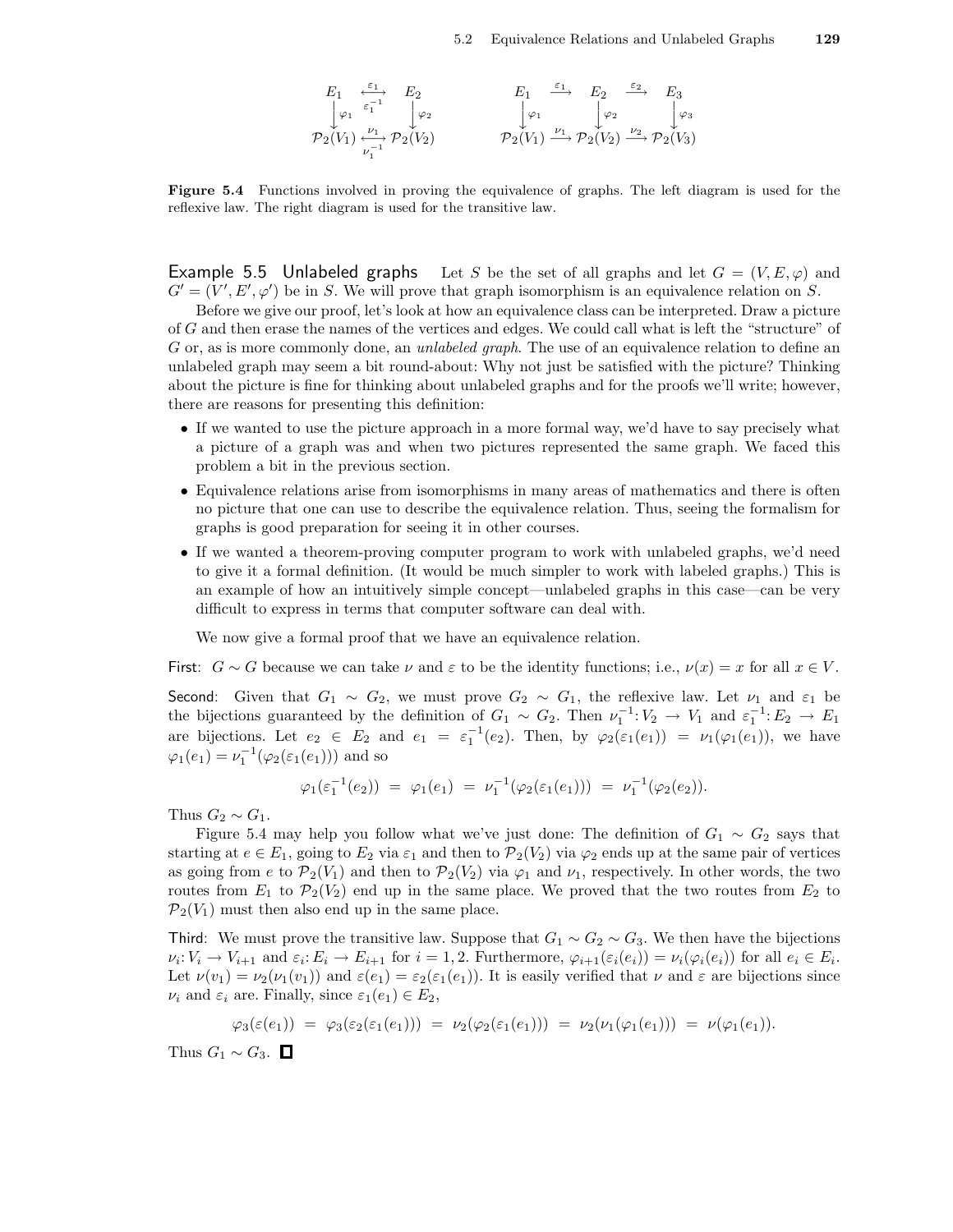#### **Exercises**

- 5.2.1. Suppose that  $G = (V, E, \varphi)$  and  $G' = (V', E', \varphi')$  are equivalent; i.e., give the same unlabeled graph. Prove the following.
	- (a)  $|V| = |V'|$  and  $|E| = |E'|$ .
	- (b)  $d(k, G) = d(k, G')$  for all k, where  $d(k, H)$  is the number of vertices of degree k in H.
- 5.2.2. From our discussion, it may seem to be an easy matter to decide if two graphs represent the same unlabeled graph. This is not true even for relatively small graphs. Divide the following graphs into equivalence classes and justify your answer; i.e., explain why you have the classes that you do. In all cases  $V = 4$ .
	- (a)  $\varphi = \begin{pmatrix} a & b & c & d & e & f \\ f_1 & 2 & f_1 & 2 & f_2 & 3 & f_3 & 4 & f_1 & 4 & f_2 \end{pmatrix}$  $\begin{array}{cccc} a & b & c & d & e & f \\ {1,2} & {1,2} & {2,3} & {3,4} & {1,4} & {2,4} \end{array}$
	- (b)  $\varphi = \begin{pmatrix} A & B & C & D & E & F \\ f_{1,2} & f_{1,4} & f_{1,4} & f_{1,2} & f_{2,3} & f_{3,4} \end{pmatrix}$  ${A \quad B \quad C \quad D \quad E \quad F \ \{1,2\} \{1,4\} \{1,4\} \{1,2\} \{2,3\} \{3,4\}$
	- (c)  $\varphi = \begin{pmatrix} u & v & w & x & y & z \\ {2,3} & {1,3} & {3,4} & {1,4} & {1,2} & {1,2} \end{pmatrix}$
	- (d) ϕ = P Q R S T U  $\begin{bmatrix} P & Q & R & S & T & U \\ {3,4} & {2,4} & {1,3} & {3,4} & {1,2} & {1,2} \end{bmatrix}$
- 5.2.3. Let  $M(n, \mathbb{R})$  be the  $n \times n$  matrices over the real numbers.
	- (a) For two matrices  $A, B \in M(n, \mathbb{R})$ , write  $A \simeq B$  if and only if there is some nonsingular  $P \in M(n, \mathbb{R})$  such that  $B = PAP^{-1}$ . Prove that this is an equivalence relation.
	- (b) For two matrices  $A, B \in M(n, \mathbb{R})$ , write  $A \sim B$  if and only if there is some nonsingular  $P \in M(n,\mathbb{R})$  such that  $B = PAP^t$ , where  $P^t$  is the transpose of P. Prove that this is an equivalence relation.
- 5.2.4. Which of the following define equivalence relations? If an equivalence relation is not defined, why not?
	- (a) For all s and t,  $s \sim t$ .
	- (b) Among the students at a university who have selected precisely one major, two are equivalent if and only if they have the same major.
	- (c) Among the students at a university, two students are equivalent if they have a class in common.
	- (d) For the real numbers, two numbers are equivalent if they differ by less that 0.001.
	- (e) For the real numbers, two numbers are equivalent if they agree in their decimal expansions through the third digit after the decimal place.
- \*5.2.5. Define the concept of a equivalence relation for simple graphs so that you can introduce the notion of an unlabeled simple graph. Prove that you have, indeed, defined an equivalence relation. Hint. You need only introduce  $\nu$ , not  $\varepsilon$ .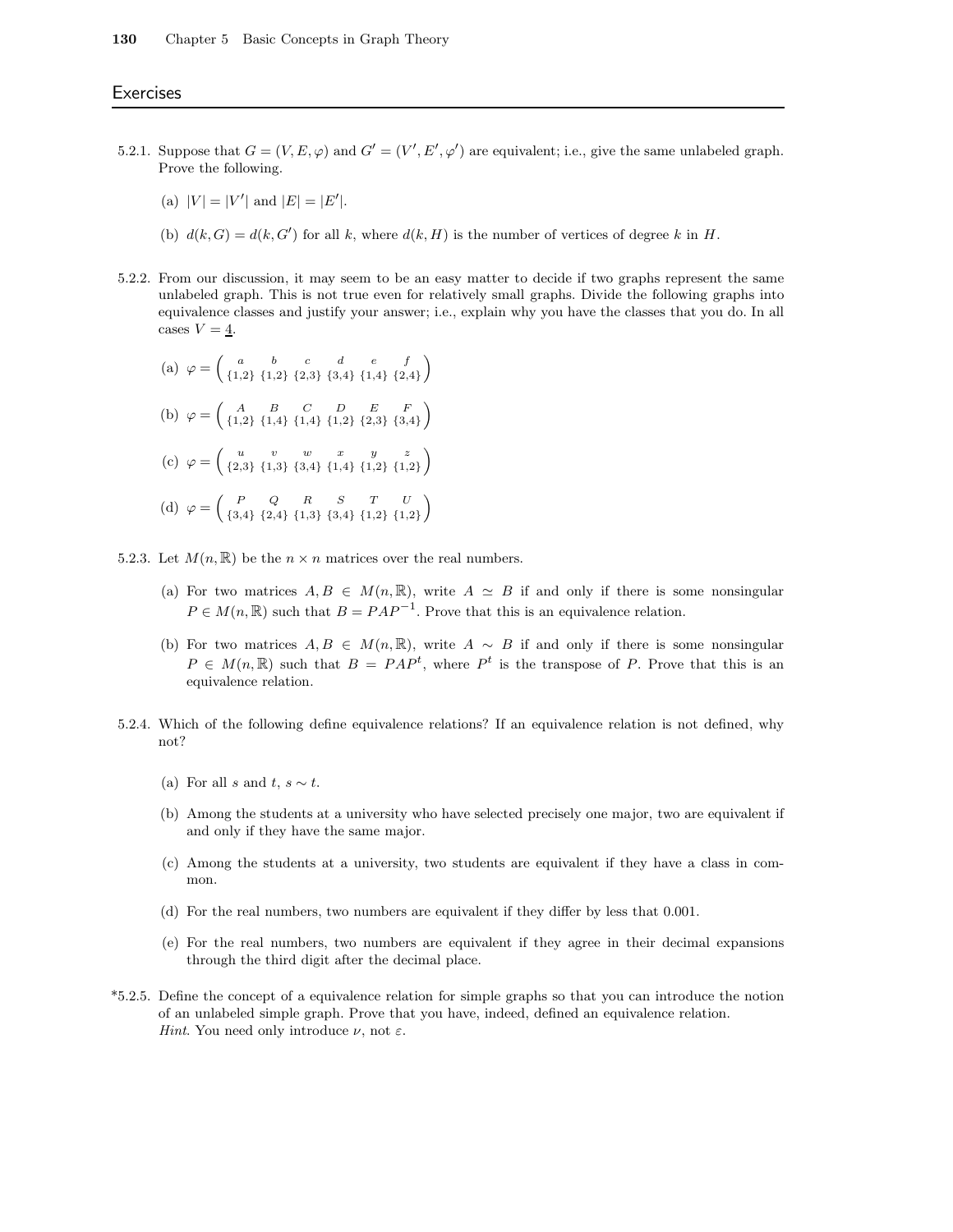- \*5.2.6. We say that an ordinary function  $f \in B^A$  has its domain A and its range B labeled. For convenience, we let  $A = \{1, ..., a\}$  and  $B = \{1, ..., b\}$ .
	- (a) Suppose that  $f, g \in B^A$ . Write  $f \sim g$  if there is a permutation  $\pi$  on A such that  $f(x) = g(\pi(x))$ for all  $x \in A$ . Prove that this is an equivalence relation. We call the equivalence class a function with unlabeled domain. Prove that the set of nondecreasing functions from  $A$  to  $B$  is a system of representatives for these equivalence classes; that is, this set contains exactly one function from each equivalence class.
	- (b) Using the idea in (a), define the notion of a function with unlabeled range and prove that you have an equivalence relation. Call a function  $f: A \to B$  a "restricted growth function" if  $f(1) = 1$ and, for  $a > j \ge 1$ ,  $f(j + 1)$  is at most one larger than the maximum of  $f(1)$ ,  $f(2)$ , ...,  $f(j)$ . Prove that the restricted growth functions form a system of representatives for the equivalence classes you have defined.
	- (c) Using the previous ideas, define the notion of a function with unlabeled domain and range and prove that you have an equivalence relation. Call a function  $f: A \to B$  a "partition function" if  $f(i) \leq f(i+1)$  for  $a > i \geq 1$  and  $|f^{(-1)}(j)| \geq |f^{(-1)}(j+1)|$  for  $b > j \geq 1$ . Prove that the partition functions give one representative from each equivalence class
- \*5.2.7. This problem uses the ideas and notation from the previous problem. Construct a table with four rows marked with the four possibilities "A (un)labeled and B (un)labeled" and with the columns marked with "all," "injections" and "surjections." Each of the twelve positions is to be interpreted as the number of (equivalence classes of) functions in  $B^A$  satisfying the conditions. We use  $|A| = a$ and  $|B| = b$  and use U and L to indicate labeled and unlabeled. The start of a table is shown below. Verify these entries and complete the table. How can the number of (equivalence classes of) bijections be found from the table?

| B     | all                     | injections            | surjections        |
|-------|-------------------------|-----------------------|--------------------|
|       |                         | $b(b-1)\cdots(b-a+1)$ |                    |
| $L$ U | $\sum_{k\leq b} S(a,k)$ |                       |                    |
|       |                         |                       | $\binom{a-1}{a-b}$ |
|       |                         |                       |                    |

## 5.3 Paths and Subgraphs

An important concept for describing the structure of a graph is the concept of a path.

Definition 5.5 Path, trail, walk and vertex sequence Let  $G = (V, E, \varphi)$  be a graph. Let  $e_1, e_2, \ldots, e_{n-1}$  be a sequence of elements of E (edges of G) for which there is a sequence  $a_1, a_2, \ldots, a_n$  of distinct elements of V (vertices of G) such that  $\varphi(e_i) = \{a_i, a_{i+1}\}\$  for  $i =$  $1, 2, \ldots, n-1$ . The sequence of edges  $e_1, e_2, \ldots, e_{n-1}$  is called a **path** in G. The sequence of vertices  $a_1, a_2, \ldots, a_n$  is called the **vertex sequence** of the path. (Note that since the vertices are distinct, so are the edges.) If we require that  $e_1, \ldots, e_{n-1}$  be distinct, but not that  $a_1, \ldots, a_n$ be distinct, the sequence of edges is called a **trail**. If we do not even require that the edges be distinct, it is called a walk.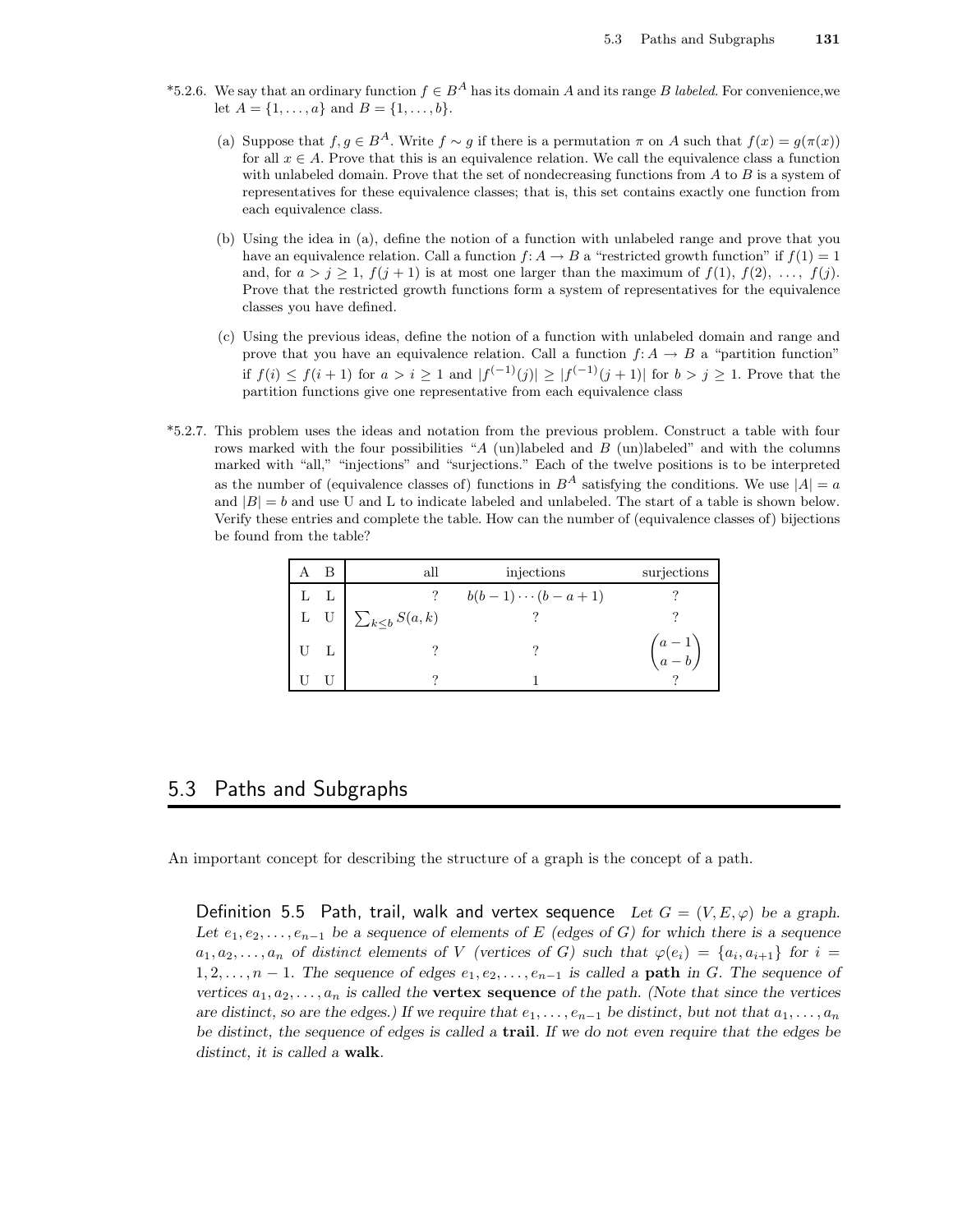Note that the definition of a path requires that it not intersect itself (i.e., have repeated vertices), while a trail may intersect itself. Although a trail may intersect itself, it may not have repeated edges, but a walk may. If  $P = (e_1, \ldots, e_{n-1})$  is a path in  $G = (V, E, \varphi)$  with vertex sequence  $a_1, \ldots, a_n$ then we say that P is a path from  $a_1$  to  $a_n$ . Similarly for a trail or a walk.

In the graph of Figure 5.2 (p. 123), the sequence c, d, g is a path with vertex sequence  $A, C, B, D$ . If the graph is of the form  $G = (V, E)$  with  $E \subseteq \mathcal{P}_2(V)$ , then the vertex sequence alone specifies the sequence of edges and hence the path. Thus, in Figure 5.1 (p. 122), the vertex sequence MN, SM, SE, TM specifies the path {MN, SM}, {SM, SE}, {SE, TM}.

Note that every path is a trail and every trail is a walk, but not conversely. However, we can show that, if there is a walk between two vertices, then there is a path. This rather obvious result can be useful in proving theorems, so we state it as a theorem.

**Theorem** 5.2 Suppose  $u \neq v$  are vertices in  $G = (V, E, \varphi)$ . The following are equivalent:

- (a) There is a walk from  $u$  to  $v$ .
- (b) There is a trail from u to v.
- (c) There is a path from u to v.

Furthermore, given a walk from  $u$  to  $v$ , there is a path from  $u$  to  $v$  all of whose edges are in the walk.

Proof: Since every path is a trail, (c) implies (b). Since every trail is a walk, (b) implies (a). Thus it suffices to prove that (a) implies (c). Let  $e_1, e_2, \ldots, e_k$  be a walk from u to v. We use induction on n, the number of repeated vertices in a walk. If the walk has no repeated vertices, it is a path. This starts the induction at  $n = 0$ . Suppose  $n > 0$ . If u and or v is repeated, take the part of the walk that starts at the last occurrence of  $u$  and ends at the first occurrence of  $v$ , since this walk has less than n repeated vertices, there is a path. Let r be a repeated vertex different from u and v. Suppose it first appears in edge  $e_i$  and last appears in edge  $e_j$ . Then  $e_1, \ldots, e_i, e_j, \ldots, e_k$  is a walk from u to v in which r is not a repeated vertex. Hence there are less than n repeated vertices in this walk from  $u$  to  $v$  and so there is a path by induction. Since we constructed the path by removing edges from the walk, the last statement in the theorem follows.  $\,\blacksquare\,$ 

Another basic notion is that of a subgraph of  $G = (V, E, \varphi)$ , which we will soon define. First we need some terminology about functions. By a *restriction*  $\varphi'$  of  $\varphi$  to  $E' \subseteq E$ , we mean the function  $\varphi'$  with domain E' and satisfying  $\varphi'(x) = \varphi(x)$  for all  $x \in E'$ .

**Definition 5.6 Subgraph** Let  $G = (V, E, \varphi)$  be a graph. A graph  $G' = (V', E', \varphi')$  is a subgraph of G if  $V' \subseteq V$ ,  $\varphi(e') \in \mathcal{P}_2(V')$  for all  $e' \in E'$ , and  $\varphi'$  is the restriction of  $\varphi$  to  $E'$ having range  $\mathcal{P}_2(V')$ .

The fact that G' is itself a graph means that  $\varphi(x) \in \mathcal{P}_2(V')$  for each  $x \in E'$ .

**Example 5.6** For the graph  $G = (V, E, \varphi)$  of Figure 5.2 (p. 123), Let  $G' = (V', E', \varphi')$  be defined by  $V' = \{A, B, C\}, E' = \{a, b, c, f\},\$ and by  $\varphi'$  being the restriction of  $\varphi$  to  $E'$  with range  $\mathcal{P}_2(V')$ . Notice that  $\varphi'$  is determined completely from knowing V', E' and  $\varphi$ . Thus, to specify a subgraph  $G'$ , the key information is  $V'$  and  $E'$ .

As another example from Figure 5.2, we let  $V' = V$  and  $E' = \{a, b, c, f\}$ . In this case, the vertex  $D$  is not a member of any edge of the subgraph. Such a vertex is called an *isolated vertex* of  $G'$ .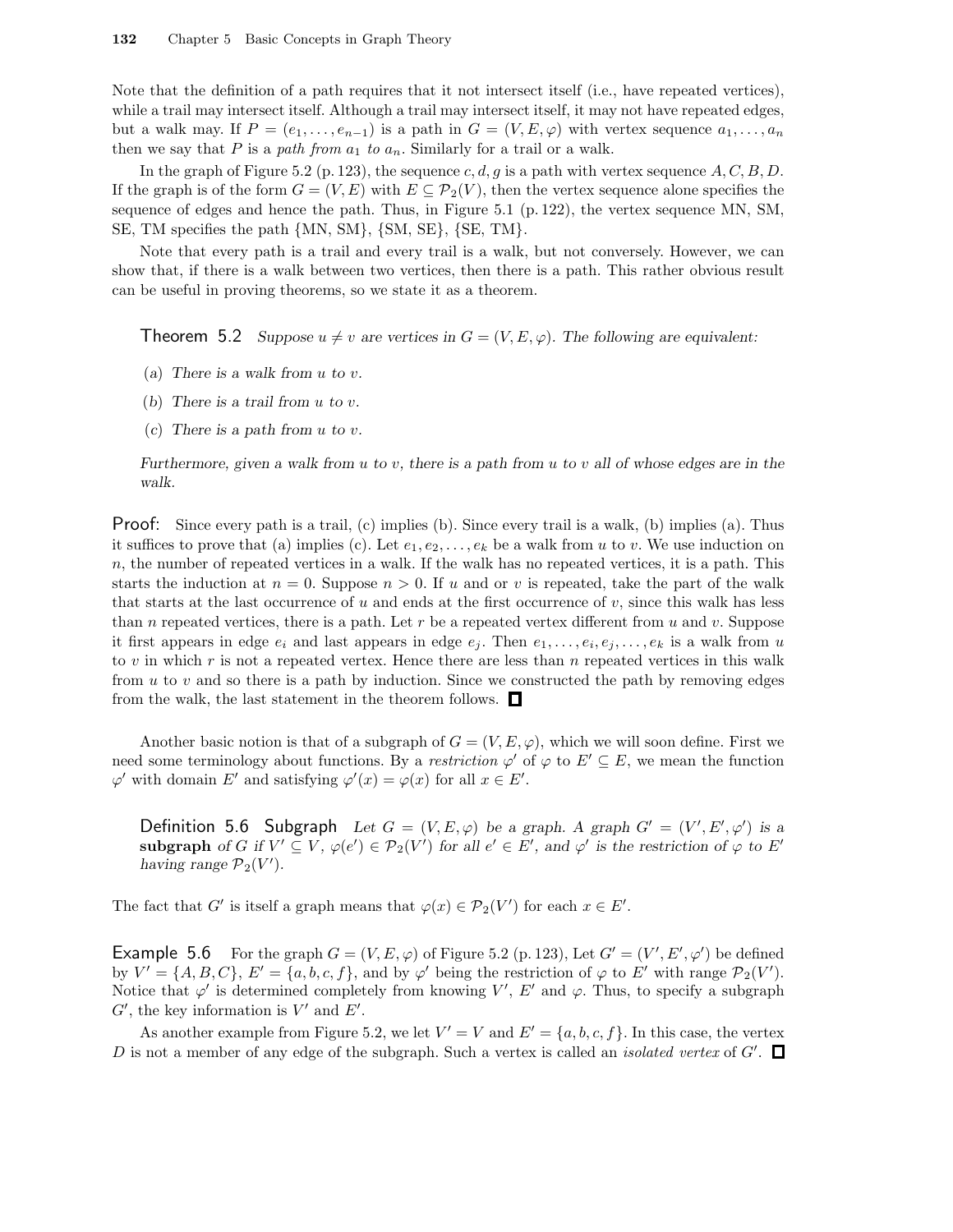One way of specifying a subgraph is to give a set of edges  $E' \subseteq E$  and take V' to be the set of all vertices on some edge of E'. In other words, V' is the union of the sets  $\varphi(x)$  over all  $x \in E'$ . Such a subgraph is called the *subgraph induced by*  $E'$ . The first of Examples 5.6 is the subgraph induced by  $E' = \{a, b, c, f\}$ . Likewise, given a set  $V' \subseteq V$ , we can take E' to be the set of all edges  $x \in E$  such that  $\varphi(x) \subseteq V'$ . The resulting subgraph is called the *subgraph induced by V'*. Referring to Figure 5.2 (p. 123), the edges of the subgraph induced by  $V' = \{C, B\}$ , are  $E' = \{d, e, f\}$ .

Look again at Figure 5.2. In particular, consider the path  $c, a$  with vertex sequence  $C, A, B$ . Notice that the edge d has  $\varphi(d) = \{C, B\}$ . The subgraph  $G' = (V', E', \varphi')$ , where  $V' = \{C, A, B\}$ and  $E' = \{c, a, d\}$  is called a cycle of G. In general, whenever there is a path in G, say  $e_1, \ldots, e_{n-1}$ with vertex sequence  $a_1, \ldots, a_n$ , and an edge x with  $f(x) = \{a_1, a_n\}$ , then the subgraph induced by the edges  $e_1, \ldots, e_{n-1}, x$  is called a *cycle* of G. The formal definition is:

Definition 5.7 Cycle Let  $G = (V, E, \varphi)$  be a graph and let  $e_1, \ldots, e_{n-1}$  be a path with vertex sequence  $a_1, \ldots, a_n$ . If x is an edge of G such that  $\varphi(x) = \{a_1, a_n\}$ , then the subgraph G' of G induced by the set of edges  $\{e_1, \ldots, e_{n-1}, x\}$  is called a **cycle** of G. The **length** of the cycle is n.

In our definitions, a path is a *sequence* of edges but a cycle is a *subgraph* of G. In actual practice, we will not need to make such fine distinctions, so we may think of a cycle as a path, except that it starts and ends at the same vertex. Cycles are closely related to the existence of unique paths between vertices:

**Theorem 5.3** Two vertices  $u \neq v$  are on a cycle of G if and only if there are two paths from  $u$  to  $v$  that have no vertices in common except the endpoints  $u$  and  $v$ .

**Proof:** Suppose u and v are on a cycle. Follow the cycle in some direction from u to v to obtain one path. Then follow the cycle in the opposite direction from  $u$  to  $v$  to obtain another. Since a cycle has no repeated vertices, the only vertices that lie in both paths are  $u$  and  $v$ . On the other hand, a path from  $u$  to  $v$  followed by a path from  $v$  to  $u$  is a cycle if the paths have no vertices in common other than u and v.  $\square$ 

Definition 5.8 Connected graph Let  $G = (V, E, \varphi)$  be a graph. If for any two distinct elements u and v of V there is a path P from u to v then G is a **connected graph**. If  $|V| = 1$ , then G is connected.

We make two observations about the definition.

- Because of Theorem 5.2, we can replace "path" in the definition by "walk" or "trail" if we wish.
- The last sentence in the definition is not really needed. To see this, suppose  $|V| = 1$ . Now G is connected if, for any two *distinct* elements u and v of V, there is a path from u to v. This is trivially satisfied since we cannot find two distinct elements in the one element set V .

The graph of Figure 5.1 (p. 122) is not connected. (There is no path from EN to TM, for example.) The subgraph of this graph induced by the edges  $\{\{SH, EN\}, \{EN, RL\}, \{EN, CS\}\}\$ is a connected graph with no cycles. Notice in Figure 5.1, that the relation defined on pairs of vertices  $u, v$ by "there exists a path from u to v" partitions the vertices into two subsets:  $V_1 = \{EN, SH, RL, CS\}$ and  $V_2 = \{MN, SM, SE, TM\}$ . Any two vertices in  $V_1$  can be joined by a path and the same is true for any two vertices in  $V_2$ . There is no path connecting a vertex in  $V_1$  to a vertex in  $V_2$ .

This is the case in general for a graph  $G = (V, E, \varphi)$ : The vertex set is partitioned into subsets  $V_1, V_2, \ldots, V_m$  such that if u and v are in the same subset then there is a path from u to v and if they are in different subsets there is no such path. The subgraphs  $G_1 = (V_1, E_1, \varphi_1), \ldots, G_m =$  $(V_m, E_m, \varphi_m)$  induced by the sets  $V_1, \ldots, V_m$  are called the *connected components* of G. Every edge of G appears in one of the connected components. To see this, suppose that  $\{u, v\}$  is an edge and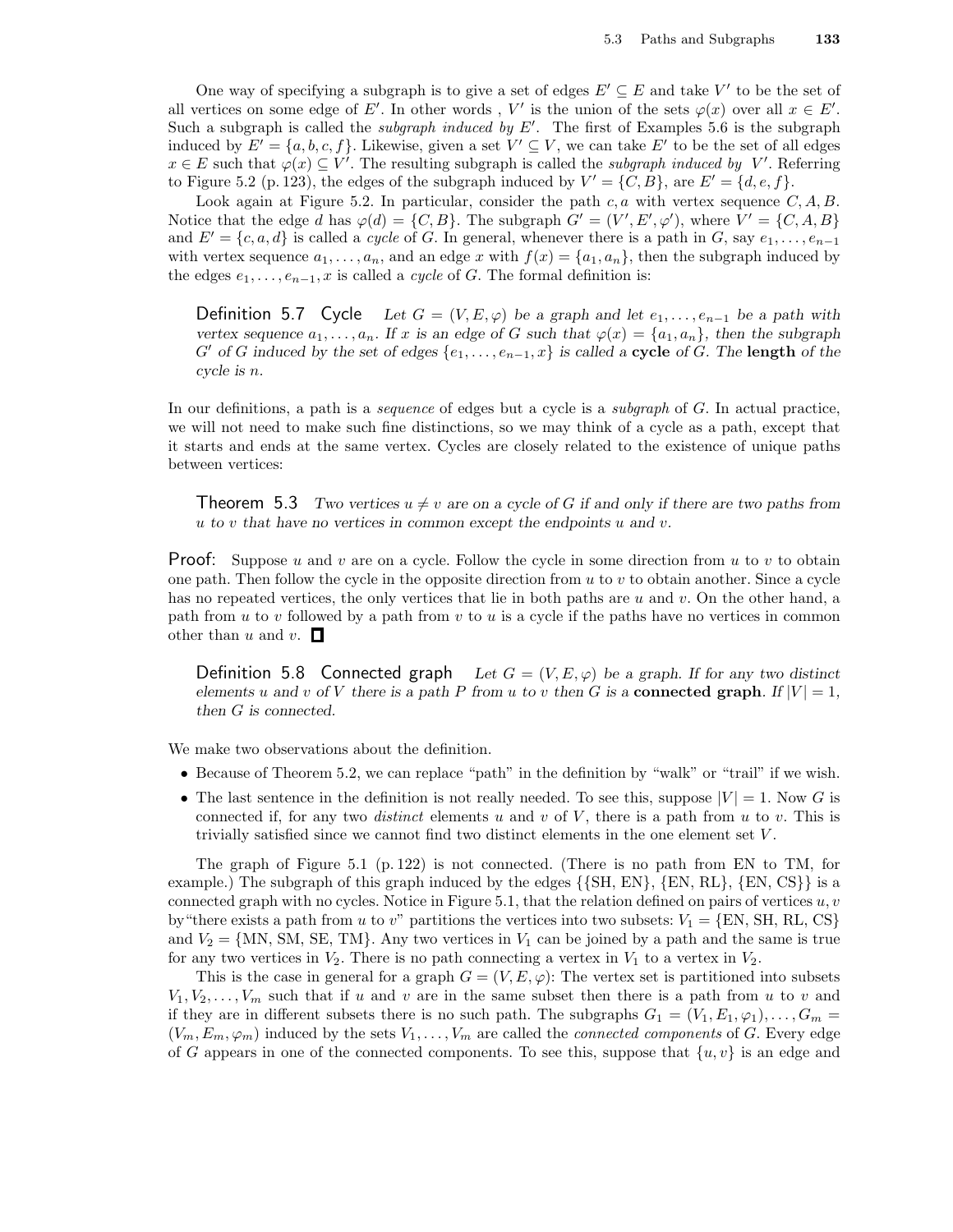note that the edge is a path from u to v and so u and v are in the same induced subgraph,  $G_i$ . By the definition of induced subgraph,  $\{u, v\}$  is in  $G_i$ .

\*Example 5.7 Connected components as an equivalence relation If you've read Section 2, you may have realized that the definition of connected components is a bit sloppy: We need to know that the partitioning into such subsets can actually occur. To see that this is not trivially obvious, define two integers to be "connected" if they have a common factor. Thus 2 and 6 are connected and 3 and 6 are connected, but 2 and 3 are not connected and so we cannot partition the set  $V = \{2, 3, 6\}$ into "connected components". We must use some property of the definition of graphs and paths to show that the partitioning of vertices is possible. One way to do this is to construct an equivalence relation.

For  $u, v \in V$ , write  $u \sim v$  if and only if either  $u = v$  or there is a walk from u to v. We will use Theorem 5.1 (p. 127) to prove that this is an equivalence relation. It is clear that  $\sim$  is reflexive and symmetric. We now prove that it is transitive. Let  $u \sim v \sim w$ . The walk from u to v followed by the walk from v to w is a walk from u to w. This completes the proof that  $u \sim v$  is an equivalence relation. The relation partitions V into subsets  $V_1, \ldots, V_m$ .

#### **Exercises**

- 5.3.1. Let C be the set of courses at the university and S the set of students. Let  $V = C \cup S$  and let  $\{s, c\} \in E$  if and only if student s is enrolled in course c.
	- (a) Prove that  $G = (V, E)$  is a simple graph.
	- (b) Prove that every cycle of G has an even number of edges.
- 5.3.2. A graph  $G = (V, E)$  is called *bipartite* if V can be partitioned into two sets A and B such that each edge has one vertex in A and one vertex in B. (A partition means that  $A \cup B = V$  and  $A \cap B = \emptyset$ .)
	- (a) Prove that the example in Exercise 5.3.1 is a bipartite graph.
	- (b) Prove that every cycle in a bipartite graph has even length.
	- $(c)$  Suppose that G is a connected bipartite graph. Develop an algorithm to partition the vertices of G into sets  $A$  and  $B$  such that each edge has one vertex in  $A$  and one vertex in  $B$ . Prove that your algorithm is correct.
	- (d) Extend your algorithm to all bipartite graphs.
	- (e) Prove that the number of ways to choose A and B in a bipartite graph with  $k$  connected components is  $2^k$ .
	- \*(f) Prove that a graph is bipartite if and only if every cycle in the graph has even length.
- \*5.3.3. A cut edge or isthmus of a connected graph  $G = (V, E, \varphi)$  is an edge e such that the removal of e from G leaves a graph which is not connected. A *cut vertex* or *articulation point* of G is a vertex  $v$ such that the subgraph induced by  $V - \{v\}$  is not connected. For example, in Figure 5.2, edge g is an isthmus and vertex  $B$  is a cut vertex. For this problem, assume that  $G$  is simple.
	- (a) If e is a cut edge of G and  $v \in \varphi(e)$  is also on another edge  $f \neq e$ , prove that v is a cut vertex of G.
	- (b) Give an example of a connected graph that has a cut vertex but does not have an isthmus.
	- (c) Prove that an edge  $e$  of  $G$  is a cut edge if and only if it does not lie on a cycle. Hint. Look for a path that does not contain e but connects the two vertices in  $\varphi(e)$ .
	- (d) (Challenge) Formulate and prove a result similar to the previous one for cut vertices.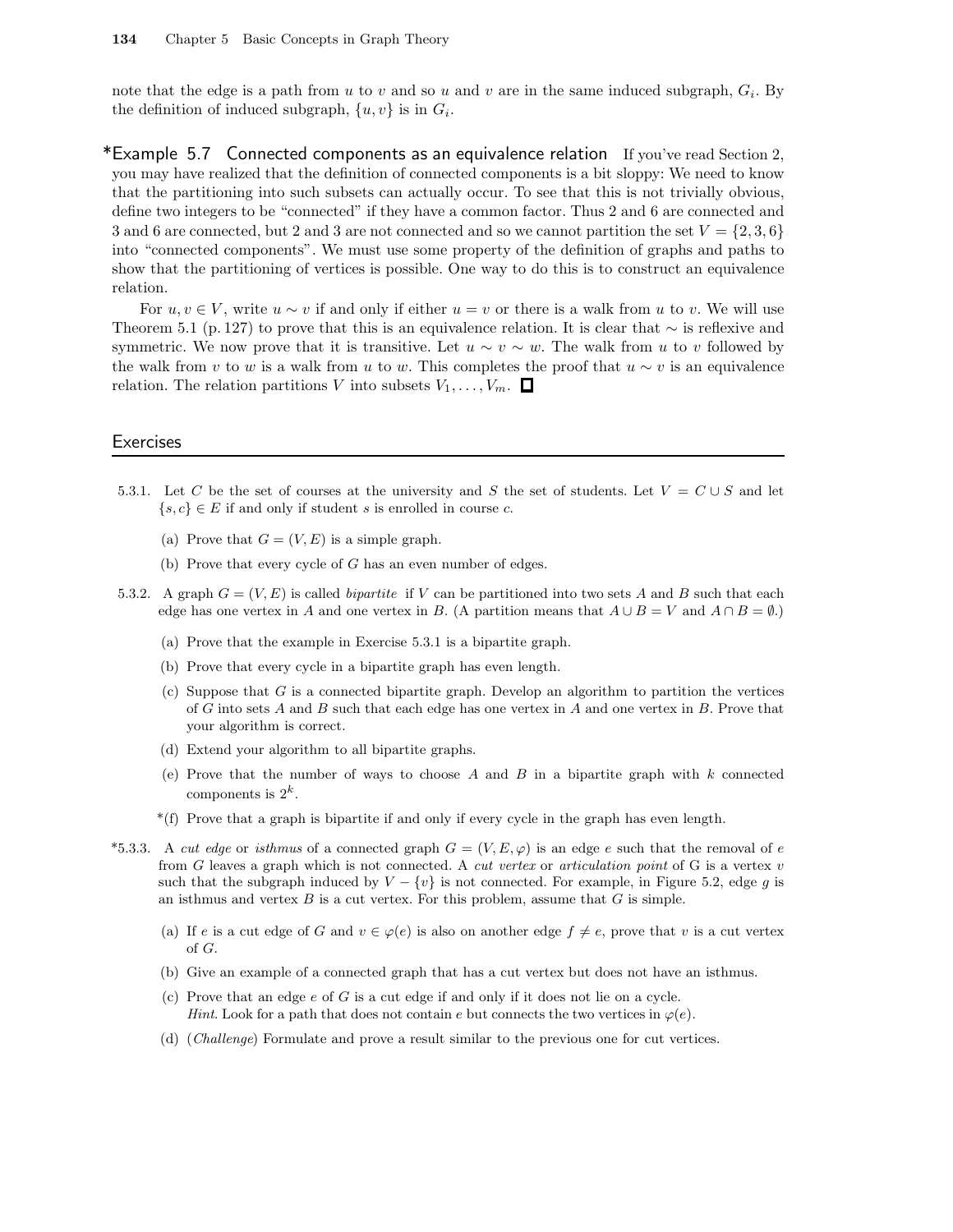- 5.3.4. A circuit (or "closed trail") in a graph  $G = (V, E, \varphi)$  is defined exactly as is a cycle in Definition 5.7 except that the "path with vertex sequence  $a_1, \ldots, a_n$ " is replaced by a "trail with vertex sequence  $a_1, \ldots, a_n$ ." In the next section, we'll define a tree as a connected graph without cycles. Suppose that in this definition and in Definition 5.8 "path"is replaced by "trail" and "cycle" is replaced by "circuit." Would the new definitions of tree and connected graph describe the same structures as the old definition? Explain.
- 5.3.5. We are going to describe a process for constructing a graph  $G = (V, E, \varphi)$  (with loops allowed). Start with  $V = \{v_1\}$  consisting of a single vertex and with  $E = \emptyset$ . Add an edge  $e_1$ , with  $\varphi(e_1) = \{v_1, v_2\}$ , to E. If  $v_1 = v_2$ , we have a graph with one vertex and one edge, else we have a graph with two vertices and one edge. Keep track of the vertices and edges in the order added. Here  $(v_1, v_2)$  is the sequence of vertices in the order added and the  $(e_1)$  is the sequence of edges in order added. Suppose we continue this process to construct a sequence of vertices (not necessarily distinct) added and sequence of *distinct* edges added. At the point where  $k$  distinct edges have been added, if  $v$  is the last vertex added, then we add a new edge  $e_{k+1}$ , different from all previous edges, with  $\varphi(e_{k+1}) = \{v, v'\}$ where either  $v'$  is a vertex already added or a new vertex. Here is a picture of this process carried out with the edges numbered in the order added, where the vertex sequence is

$$
(A, A, B, E, D, A, B, F, G, E, C, C, G)
$$
\n

| 2      | 9 |
|--------|---|
| P'(Q): | 1 |
| 5      | 4 |
| 6      | 5 |
| 6      | 6 |

\n

| 1 | 6 |
|---|---|
|---|---|

\n

| 10 | 6 |
|----|---|
|----|---|

\n

| 11 | 6 |
|----|---|
|----|---|

Such a graph is called *Eulerian* or a "graph with an Eulerian trail." By construction, if G is a graph with an Eulerian trail, then there is a trail in  $G$  that includes every edge in  $G$ . If there is a circuit in G that includes every edge of G then G is called an Eulerian circuit graph or graph with an Eulerian circuit. Thinking about the above example, if a graph has an Eulerian trail but no Eulerian circuit, then all vertices of the graph have even degree except the start vertex and end vertex of the Eulerian trail (they have odd degree). If a graph has an Eulerian circuit then all vertices have even degree. The converses in each case are also true (but take a little work to show). In each of the following graphs, find the longest trail (most edges) and longest circuit. If the graph has an Eulerian circuit or trail, say so.







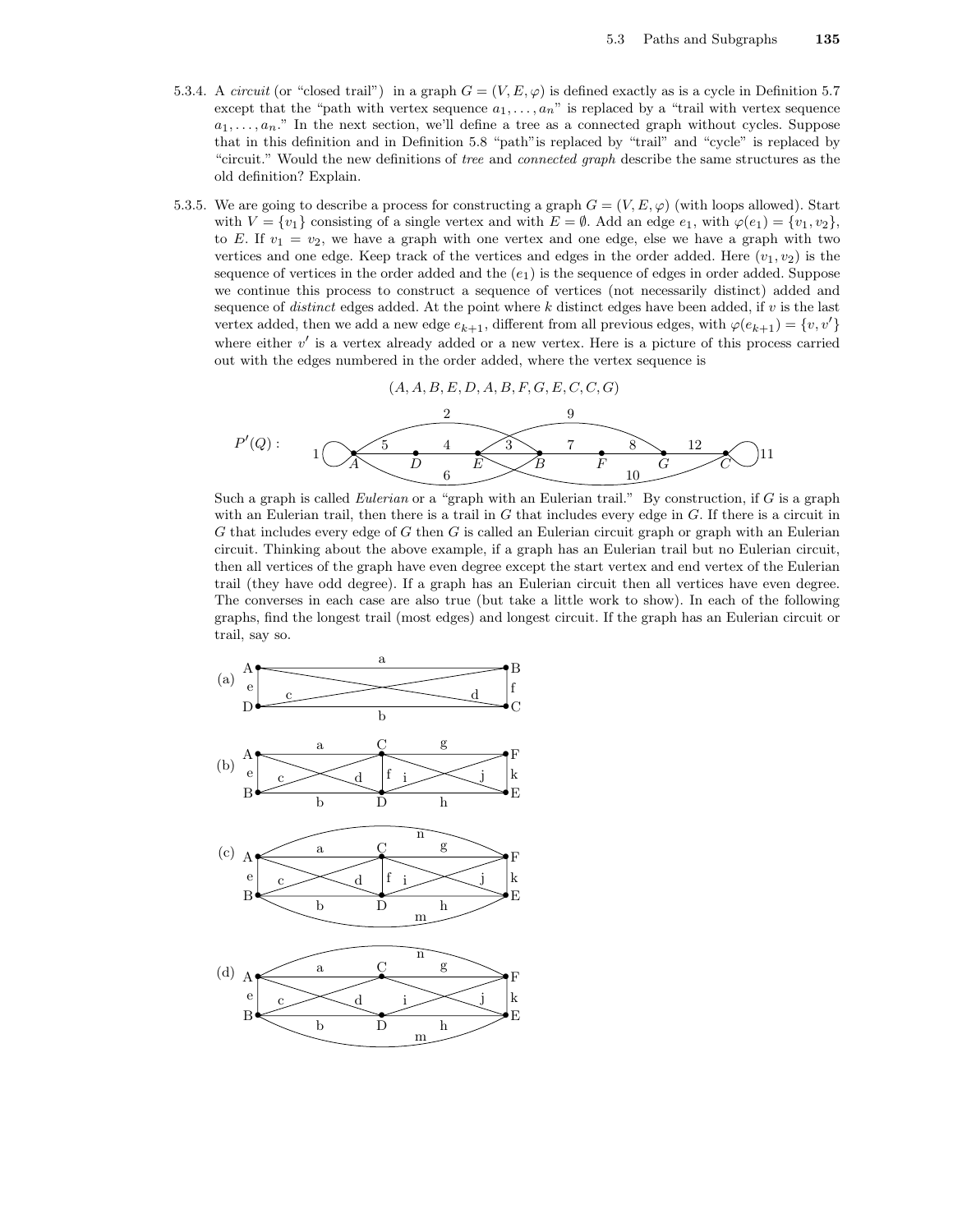5.3.6. Suppose we start with a graph  $G' = (V, E', \varphi')$  that is a cycle and then add additional edges, without adding any new vertices, to obtain a graph  $G = (V, E, \varphi)$ . As an example, consider



where the first graph  $G' = (V, E', \varphi')$  is the cycle induced by the edges  $\{a, b, c, d, e, f\}$ . A graph that can be constructed from such a two-step process is called a *Hamiltonian* graph. The cycle  $G'$  is called a *Hamiltonian* cycle. Alternatively, a cycle in a graph  $G = (V, E, \varphi)$  is a Hamiltonian cycle for G if every element of V is a vertex of the cycle. A graph  $G = (V, E, \varphi)$  is Hamiltonian if it has a subgraph that is a Hamiltonian cycle for G. For each of the following graphs  $G = (V, E, \varphi)$ , find a cycle in G of maximum length. State whether or not the graph is Hamiltonian.



## 5.4 Trees

Trees play an important role in a variety of algorithms. We have already met decision trees in Chapter 3. In this section, we define trees precisely and look at some of their properties. We study trees further in Section 6.1 and Chapter 9.

**Definition 5.9** (Free) Tree If G is a connected graph without any cycles then G is called a tree. (If  $|V| = 1$ , then G is connected and hence is a tree.) A tree is also called a free tree.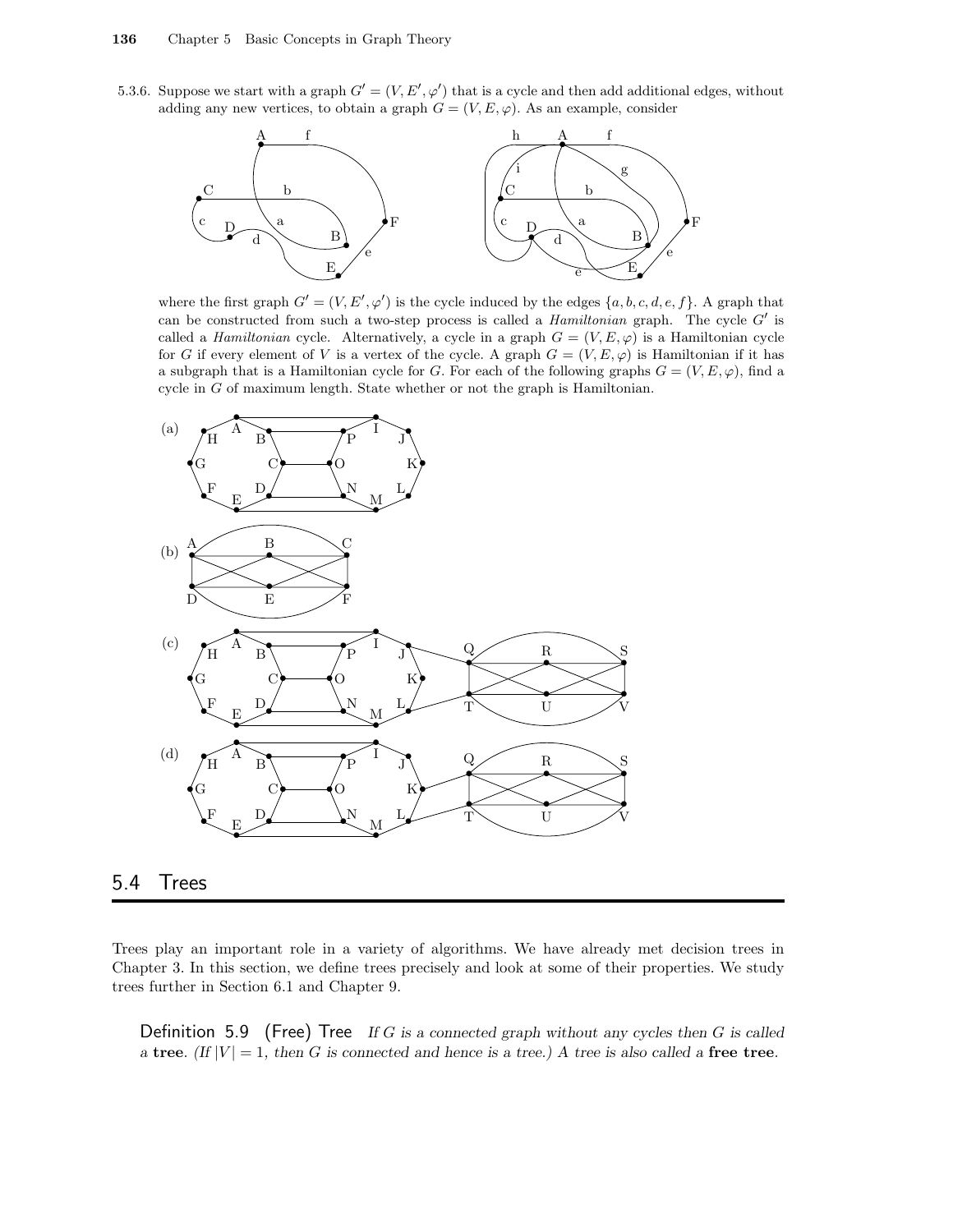The graph of Figure 5.2 (p. 123) is connected but is not a tree. The subgraph of this graph induced by the edges  $\{a, e, g\}$  is a tree. If G is a tree, then  $\varphi$  is an injection since if  $e_1 \neq e_2$  and  $\varphi(e_1) = \varphi(e_2)$ , then  $\{e_1, e_2\}$  induces a cycle. Because of this, we can think of a tree as a simple graph when we are not interested in names of the edges.

It's natural to ask how many trees can be formed using an  $n$ -set V for the vertices. In Example 5.10 (p. 143), we'll prove that the answer is  $n^{n-2}$ . Another proof is given in Exercise 5.4.12.

Since the notion of a tree is so important, it will be useful to have some equivalent definitions of a tree. We state them as a theorem

Theorem 5.4 Definitions of tree If G is a connected graph, the following are equivalent.

- $(a)$  G is a tree.
- (b) G has no cycles.
- (c) For every pair of vertices  $u \neq v$  in G, there is exactly one path from u to v.
- (d) Removing any edge from G gives a graph which is not connected.
- (e) The number of vertices of  $G$  is one more than the number of edges of  $G$ .

Proof: By the definition of a tree, (a) and (b) are equivalent.

Theorem 5.3 can be used to prove that (b) and (c) are equivalent. We leave that as an exercise. If  $\{u, v\}$  is an edge, it follows from (c) that the edge is the only path from u to v and so removing it disconnects the graph. Hence (c) implies (d). We leave it as an exercise to prove that (d) implies (b). This shows that (a), (b), (c), and (d) are all equivalent.

All that remains is (e).

We first show that (b) implies (e). We will use induction on the number of vertices of  $G$ . If  $G$ has one vertex, it has no edges and so we are done. Otherwise, we claim that  $G$  has a vertex  $u$  of degree 1; that is, it lies on only one edge  $\{u, w\}$ . We prove this claim shortly. Remove u and  $\{u, v\}$ to obtain a graph  $H$  with one less edge and one less vertex. Since  $G$  is connected and has no cycles, the same is true of H. Since H has fewer vertices than  $G$ , the induction hypothesis tells us that (e) is true for  $H$ : there is one more vertex than edge in  $H$ . Since  $H$  was obtained from  $G$  by removing one edge and one vertex, (e) is true for  $G$ . It remains to prove the existence of  $u$ . Suppose no such u exists; that is, suppose that each vertex lies on at least two edges. We will derive a contradiction. Start at any vertex  $v_1$  of G leave  $v_1$  by some edge  $e_1$  to reach another vertex  $v_2$ . Leave  $v_2$  by some edge  $e_2$  different from the edge used to reach  $v_2$ . Continue with this process. Since each vertex lies on at least two edges, the process never stops. Hence we eventually repeat a vertex, say

$$
v_1, e_1, v_2, \ldots, v_k, e_k, \ldots, v_n, e_n, v_{n+1} = v_k.
$$

The edges  $e_k, \ldots, e_n$  form a cycle, which is a contradiction.

Now suppose  $G$  is a connected graph which is not a tree. It suffices to prove that  $G$  has at least as many edges as it has vertices. Why? If we do so, we will have shown

$$
((a) \text{ is false})
$$
 implies  $((e) \text{ is false})$ 

and hence the contrapositive  $(0)$  is true) implies  $(0)$  is true). On with the proof! By  $(d)$  we can remove an edge from  $G$  to get a new graph which is still connected. If this is not a tree, repeat the process and keep doing so until we reach a tree. Since (a) implies (b) and (b) implies (e), the number of vertices is now one more than the number of edges. Since we removed edges from G but did not remove vertices, G must have at least as many edges as vertices.  $\Box$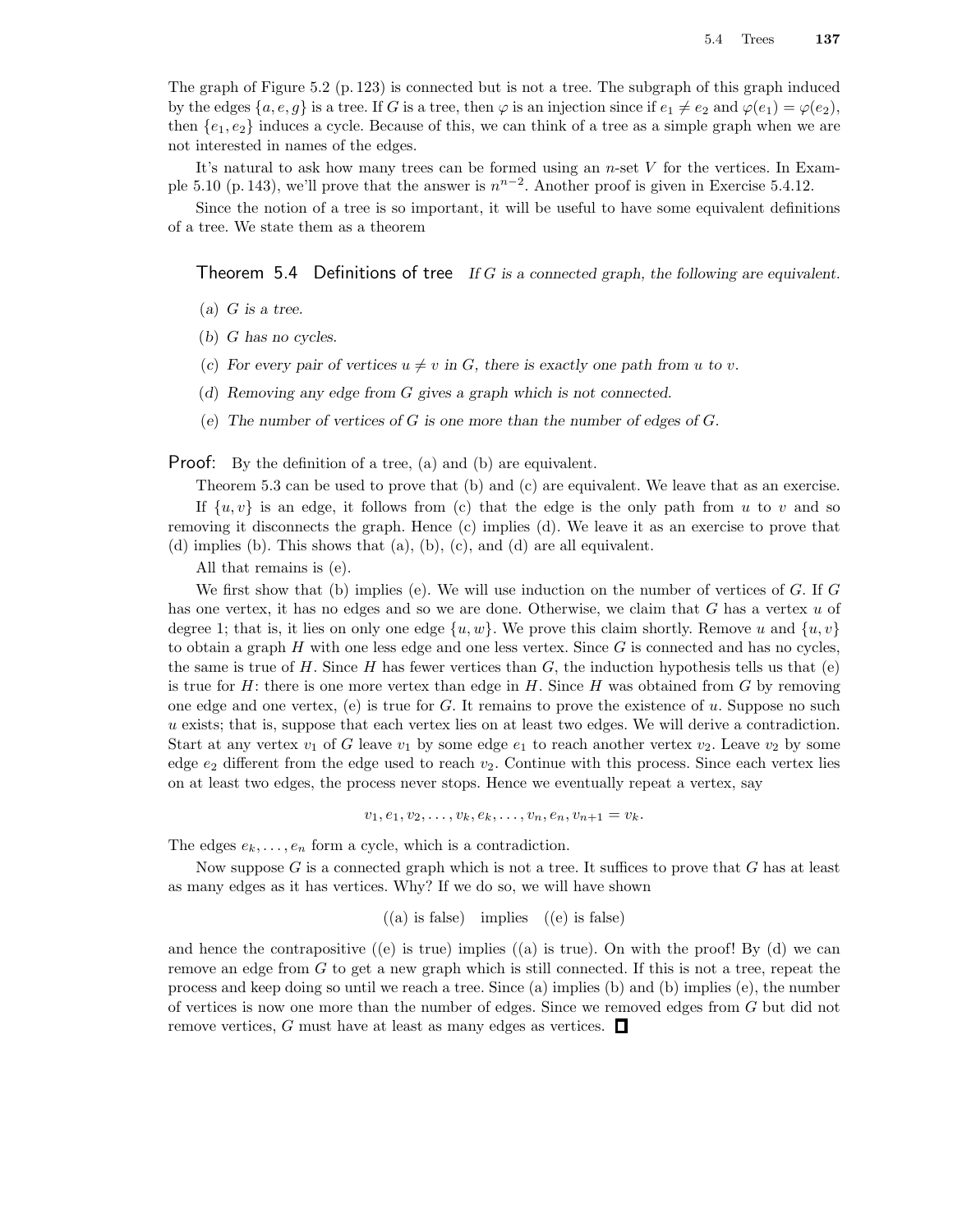**Example 5.8 Symmetry in graphs and trees** Let  $G = (V, E)$  be a simple graph. Suppose  $\nu: V \to V$  is a isomorphism of G to G. Graph isomorphism is defined in Definition 5.4 (p. 128). We call an isomorphism from something to itself an "endomorphism" or a "symmetry." How much can a symmetry move the vertices of a graph?

It turns out that most graphs have only the trivial endomorphism  $\nu(v) = v$  for all  $v \in V$ , so the vertices can't move at all. On the other hand, if the graph has no edges  $(E = \emptyset)$  or all possible edges  $(E = \mathcal{P}_2(V))$ , then every permutation of the vertices in V is a symmetry since the condition  $\{u, v\} \in E$  if and only if  $\{\nu(u), \nu(v)\} \in E$  in Definition 5.4 is easily seen to hold. What about graphs that are encountered in practice?

The most common graphs in computer science are trees. Most trees have symmetries. For example, suppose  $\{u, v\}$ ,  $\{u, w\} \in E$  and v and w are leaves in a tree  $T = (V, E)$ . (Note that V may have many more vertices besides  $u, v$  and  $w$ .) We leave it for you to verify that

$$
\nu(x) = \begin{cases} w, & \text{if } x = v, \\ v, & \text{if } x = w, \\ x, & \text{otherwise,} \end{cases}
$$

is an isomorphism of T. Only the vertices  $v$  and  $w$  moved. While all vertices might move in an isomorphism of a tree, there are always some that either don't move or don't move "far." We'll prove

**Theorem 5.5** If  $\nu$  is an isomorphism of the tree  $T = (V, E)$  then either

- (a) there is a vertex v with  $\nu(v) = v$  or
- (b) there is an edge  $\{u, v\}$  with  $\nu(u) = v$  and  $\nu(v) = u$ .

In other words, either a vertex or an edge does not move.

Suppose (a) is not true. We'll define a map  $f: V \to E$  and use the Pigeonhole Principle, Theorem 2.5 (p. 55).

If  $x \in V$ ,  $\nu(x) \neq x$ . Since T is a tree, there is a unique path from x to  $\nu(x)$ . Let  $f(x)$  be the first edge on the path. Since  $|E| = |V| - 1$ , the Pigeonhole Principle tells us that there must be two vertices  $v_1$  and  $v_2$  with  $f(v_1) = f(v_2)$ . Thus  $v_1$  and  $v_2$  are the ends of an edge  $e = \{v_1, v_2\}$ . Since  $\nu$ is an isomorphism,  $\nu(e) = {\nu(v_1), \nu(v_2)}$  is also an edge.

We claim  $\nu(e) = e$ . Draw a picture and try to understand why this is so. (Remember that paths between tree vertices are unique.)

∗ ∗ ∗ Stop and think about this! ∗ ∗ ∗

If  $\nu(e) \neq e$ , here is a way to get from  $v_1$  to  $v_2$  without using e. There is a path  $P_i$  from  $v_i$  to  $\nu(v_i)$ that starts with the edge e. Start at  $v_1$  and follow the part of  $P_2$  after e to  $\nu(v_1)$ . Traverse the edge  $\nu(e) = {\nu(v_1), \nu(v_2)}$  from  $\nu(v_1)$  to  $\nu(v_2)$ . Since  $e = {v_1, v_2}$  is the first edge on  $P_2$ , you can follow  $P_1$  backwards until you reach  $v_2$ . You have just walked from  $v_1$  to  $v_2$  without using e. Thus there is a path from  $v_1$  to  $v_2$  that does not use e. Since there can be only one path from  $v_1$  to  $v_2$ , namely e, our assumption that  $\nu(e) \neq e$  must be wrong. Defining  $u = v_1$  and  $v = v_2$  completes the proof.  $\Box$ 

The decision trees in Chapter 3 have some special properties. First, they have a starting point. Second, the edges (decisions) out of each vertex are ordered. We now formalize these concepts.

Definition 5.10 Rooted graph A pair  $(G, v)$ , consisting of a graph G and a specified vertex  $v$ , is called a rooted graph with root  $v$ .

A rooted tree is sometimes simply referred to as a tree, but we will never do so.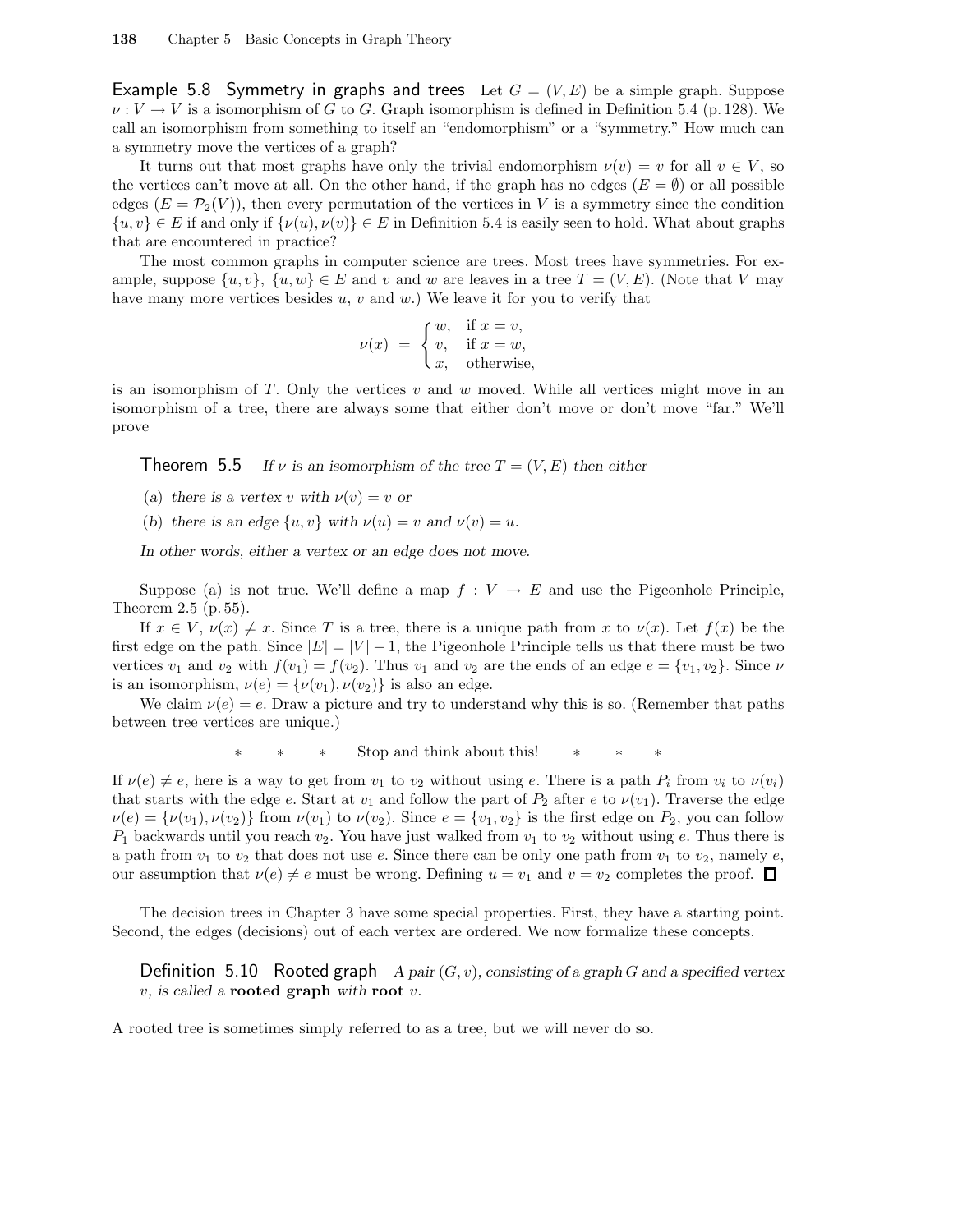

Figure 5.5 A rooted plane tree with root a at the top, as usual. Linear ordering of siblings is left to right.

Definition 5.11 Parent, child, sibling and leaf Let  $(T, r)$  be a rooted tree. If w is any vertex other than r, let  $r = v_0, v_1, \ldots, v_k, v_{k+1} = w$ , be the unique path from r to w. We call  $v_k$ the parent of w and call w a child of  $v_k$ . Vertices with the same parent are siblings. A vertex with no children is a leaf.

**Definition 5.12 Rooted plane tree** Let  $(T, r)$  be a rooted tree. For each vertex, order the children of the vertex. The result is a **rooted plane tree**, which we abbreviate to **RP-tree**. An RP-tree is also called a tree. Parents and children are also called fathers and sons.

Figure 5.5 shows an RP-tree. The sons of b are e and f, the parent of q is d, vertex k has no children, and the siblings of h are  $q$  and i. The decision trees of Chapter 3 are RP-trees. When we draw a tree as in Figure 5.5, the root is normally the topmost vertex and all edges are directed downward. In addition, siblings are drawn from left to right following their ordering. For example, the ordering of the siblings  $\{j, l, k\}$  is j, then k and then l.

It's clear where "rooted" comes from in RP-tree, but where does "plane" come from? When such a tree is drawn on a piece of paper (a plane), we can start with the root, list its children below it in order, and so on—just like the picture of a decision tree. On the other hand, any rooted tree drawn in the plane has a natural ordering for the children of a vertex  $v$  provided  $v$  is not the root: Starting at the edge from the parent of v, walk counterclockwise around v, listing the children of v in the order in which their edges are met.

We now have two different concepts that are referred to as trees: free trees (Definition 5.9) and RP-trees. How will we keep them straight? When we believe there is no chance of confusion, we may call them trees; otherwise will we call them free trees and RP-trees. Sometimes the distinction is not needed. For example, by Theorem 5.4 the statement that a tree has no cycles applies equally well to RP-trees and free trees since every RP-tree is simply a free tree with a root and orderings.

In Chapter 9 we'll discuss some recursive aspects of RP-trees including tree traversal and grammars.

#### **Exercises**

- 5.4.1. Complete the proof of Theorem 5.4.
- 5.4.2. Let  $G = (V, E, \varphi)$  be a connected graph. Using Theorem 5.4 and its proof, do the following.
	- (a) Prove that G has a cycle if and only if there is some edge  $e$  such that the subgraph of G with vertices V and edges  $E - \{e\}$  is connected.
	- (b) Prove that there is a subgraph of G which is a tree and has vertex set  $V$ . Such a tree is called a spanning tree.
	- (c) Prove that  $|V| \leq |E| + 1$  with equality if and only if G is a tree.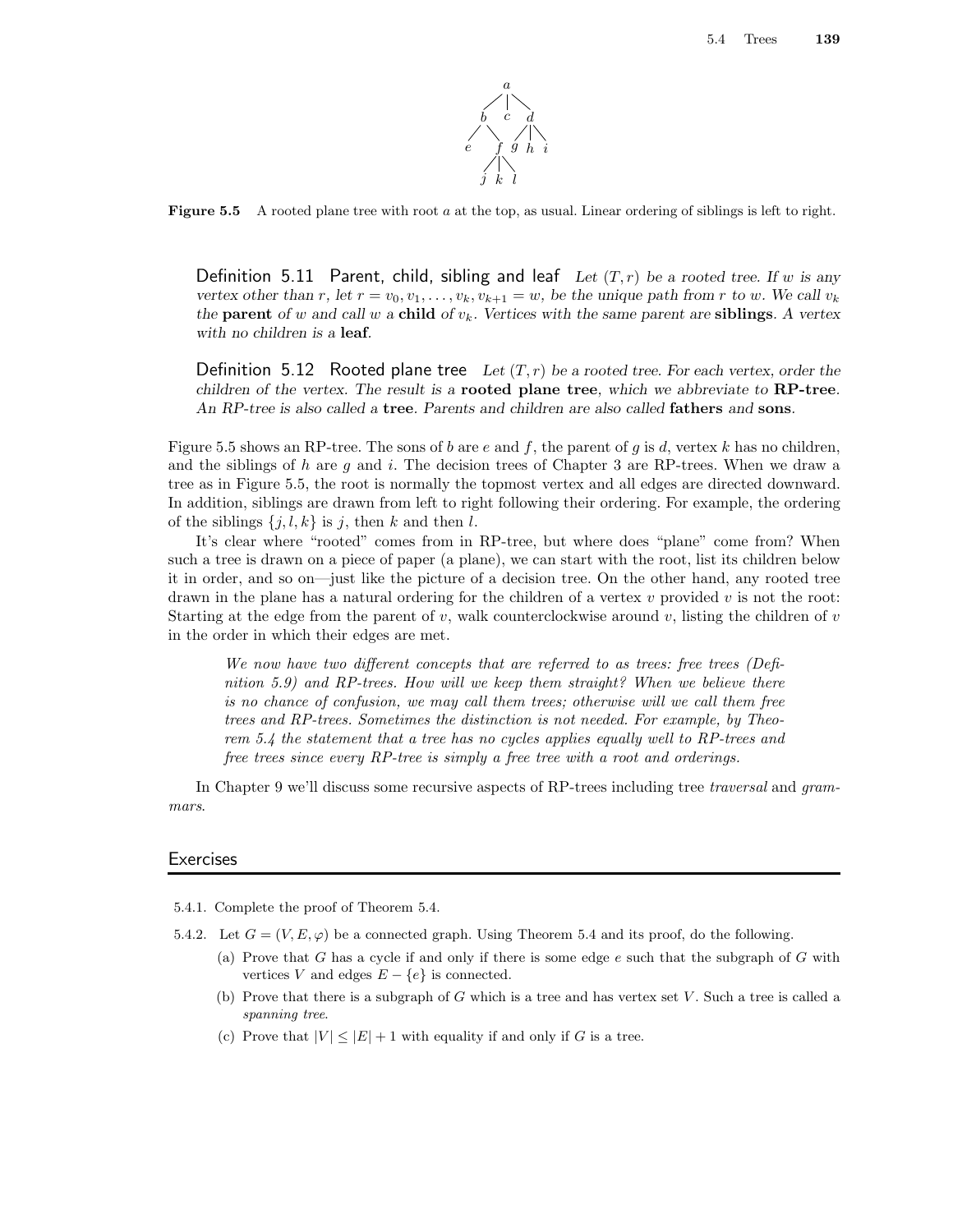- 5.4.3. Let  $T = (V, E)$  be a tree and let  $d(v)$  be the degree of a vertex as defined in Exercise 5.1.1.
	- (a) Prove that  $\sum_{v \in V} (2 d(v)) = 2$ . Hint. See Exercise 5.1.1.
	- (b) Prove that, if T has a vertex of degree  $m \geq 2$ , then it has at least m vertices of degree 1. Vertices of degree 1 are called leaves or terminal vertices.
	- (c) Give an example for all  $m \geq 2$  of a tree with a vertex of degree m and only m leaves.
	- (d) Suppose that T has at most one vertex of degree 2. Prove that over half the vertices of T are leaves.
	- (e) Give an example for all  $m > 0$  of a tree with m leaves,  $m 1$  other vertices and at most one vertex of degree 2.
- 5.4.4. In this exercise, we study how counting edges and vertices in a graph can establish that cycles exist.
	- (a) Using induction on  $n$ , prove: If  $n \geq 0$ , a connected graph with v vertices and  $v + n$  edges has at least  $n + 1$  cycles.
	- (b) Prove that a graph with v vertices, e edges and c components has at least  $c + e v$  cycles. Hint. Use (a) for each component.
	- (c) Show that (a) is best possible, even for simple graphs. In other words, for each n construct a simple graph that has n more edges than vertices but has only  $n + 1$  cycles.
- 5.4.5. Prove that every tree with at least 3 vertices has a cut vertex and a cut edge. (The terms cut edge and cut vertex are defined in Exercise 5.3.3.)
- 5.4.6. Give an example of a graph that satisfies the specified condition or show that no such graph exists.
	- (a) A tree with six vertices and six edges
	- (b) A tree with three or more vertices, two vertices of degree one and all the other vertices with degree three or more.
	- (c) A disconnected simple graph with 10 vertices, 8 edges and a cycle.
	- (d) A disconnected simple graph with 12 vertices, 11 edges and no cycles.
	- (e) A tree with 6 vertices and the sum of the degrees of all vertices 12.
	- (f) A connected simple graph with 6 edges, 4 vertices, and exactly 2 cycles.
	- (g) A simple graph with 6 vertices, 6 edges and no cycles.
- 5.4.7. The height of a rooted tree is the the length of the longest path from a leaf of the tree to the root of the tree. A rooted tree in which each non-leaf vertex has at most two children is called a *binary* tree. If each non-leaf vertex has exactly two children, the tree is called a *full binary tree*.
	- (a) Show that if a binary tree has l leaves and height h then  $l \leq 2^h$ , or, equivalently,  $\log_2(l) \leq h$ .
	- (b) Given that a binary tree has l leaves, what can you say about the maximum value of  $h$ ?
	- (c) Given a full binary tree with  $l$  leaves, what is the maximum height  $h$ ?
	- (d) Given a full binary tree with l leaves, what is the minimum height  $h$ ?
	- (e) Given a binary tree of  $l$  leaves, what is the minimal height  $h$ ?
- 5.4.8. Prove that a full binary tree with n leaves has a total of 2n−1 vertices. (The concept of a full binary tree was defined in Exercise 5.4.7.)

Challenge. How many different proofs can you find?

- 5.4.9. In each of the following cases, state whether or not such a tree is possible.
	- (a) A binary tree with 35 leaves and height 100.
	- (b) A full binary tree with 21 leaves and height 21.
	- (c) A binary tree with 33 leaves and height 5.
	- (d) A full binary tree with 65 leaves and height 6.
- 5.4.10. What is the maximal number of vertices in a rooted tree of height  $h$  if every vertex has at most  $k$ children. What is the maximal number of *leaves* in a rooted tree of height  $h$  if every vertex has at most k children?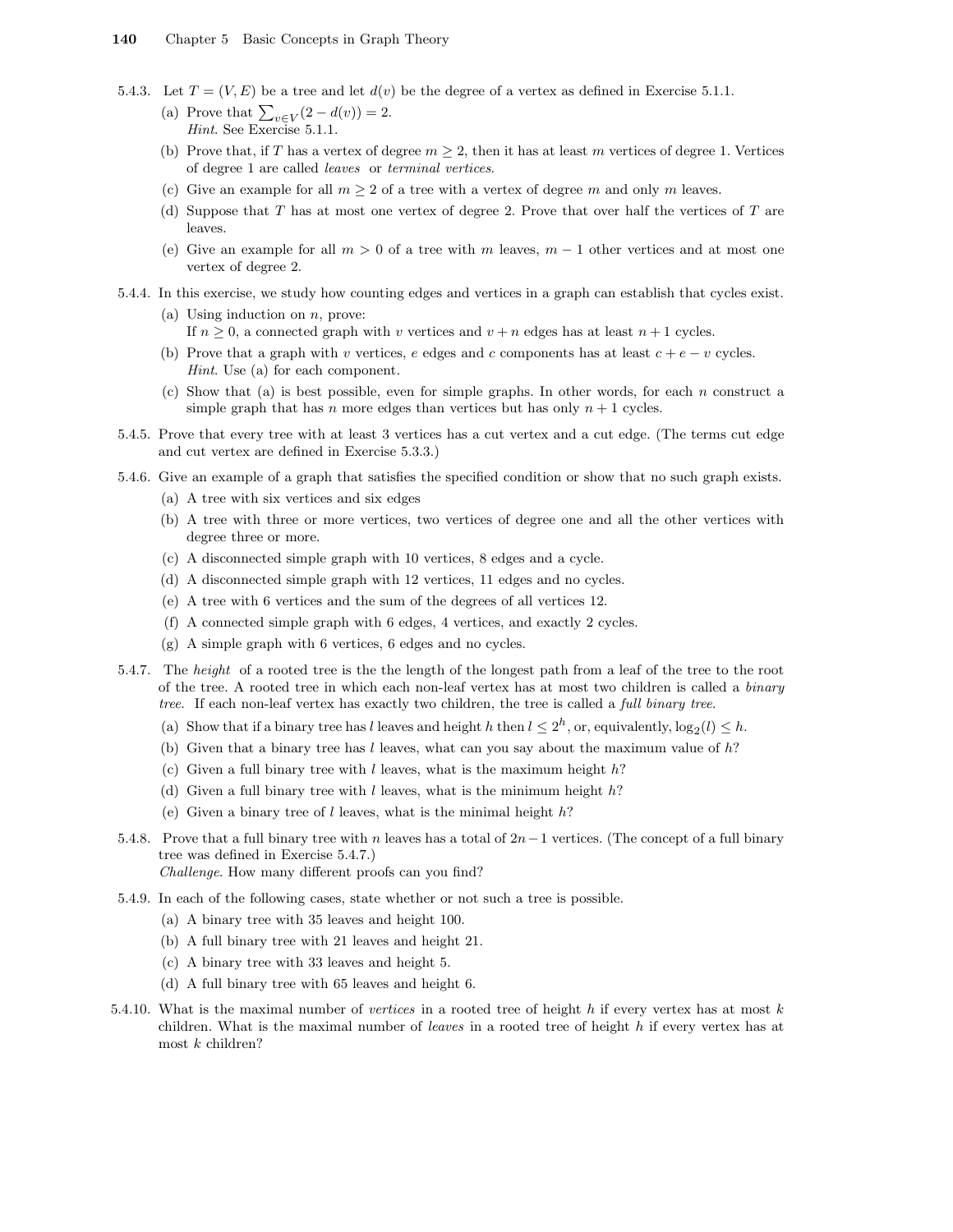- 5.4.11. We are going to define certain important lists of vertices associated with the rooted plane tree, Figure 5.5. These lists can, in a similar fashion, be associated with any rooted plane tree. The first list is abcdefghijkl. This list, called the breadth-first vertex list, is obtained by starting at the root and reading the vertices of the tree, left to right, as one would read a book. For this definition to work on any tree, you must imagine the tree drawn with the root at the top and all vertices distance one from the root drawn at the next level down, all of distance two at the next level, etc. The second important list is called the *depth-first vertex list*. The depth-first vertex list for Figure 5.5 is abebfjfkflfbacadgdhdida. Note that each vertex appears in the depth-first vertex list a number of times equal to one plus the number of children of that vertex. If one extracts the sublist of first occurrences of each vertex in the depth first list, one gets the list  $abefjklcdghi$ . This list is called the pre-order vertex list. If one extracts the sublist of last occurrences of each vertex in the depth first list, one gets the list ejklfbcghida This list is called the post-order vertex list.
	- (a) For the following rooted plane tree, list the breadth-first, depth-first, pre-order, and post-order vertex lists.



- (b) Given that the following is the depth-first vertex list of a rooted plane tree, reconstruct the tree: MKBKLKMIHDHGHF HIEICIM.
- (c) Is it possible to reconstruct a rooted plane tree given just its pre-order vertex list?
- (d) Is it possible to reconstruct a rooted plane tree given its pre-order vertex list and its post-order vertex list?
- \*5.4.12. Construct a bijection between functions from  $n-2$  to  $n$  and trees with  $V = n$  as follows. Repeatedly remove the leaf with the largest label from the tree until only a two vertex tree remains. When a leaf is removed, list the vertex that it was attached to. This is called the *Prüfer sequence* for the tree. To establish the bijection, you must prove that any list of length  $n-2$  chosen from  $\underline{n}$  with repetition allowed corresponds is the Prüfer sequence of a tree.

Hint. Show that the largest number not in the Prüfer sequence is the vertex that was first removed.

## 5.5 Directed Graphs (Digraphs)

In the next two sections, we take a look at two important modifications of the concept of a graph.

Look again at Figure 5.2 (p. 123). Imagine now that the symbols  $a, b, c, d, e, f$  and  $g$ , instead of standing for route names, stand for commodities (applesauce, bread, computers, etc.) that are produced in one town and shipped to another town. In order to get a picture of the flow of commodities, we need to know the directions in which they are shipped. This information is provided by Figure 5.6.

In set theoretic terms, the information needed to construct Figure 5.6 can be specified by giving a pair  $D = (V, \varphi)$  where  $\varphi$  is a function with domain  $E = \{a, b, c, d, e, f, g\}$  and range  $V \times V$ . Specifically,

$$
\varphi \ = \ \left( \begin{array}{ccc} a & b & c & d & e & f & g \\ (B, A) & (A, B) & (C, A) & (C, B) & (B, C) & (C, B) & (D, B) \end{array} \right).
$$

The structure given in Figure 5.6 is an example of a directed graph: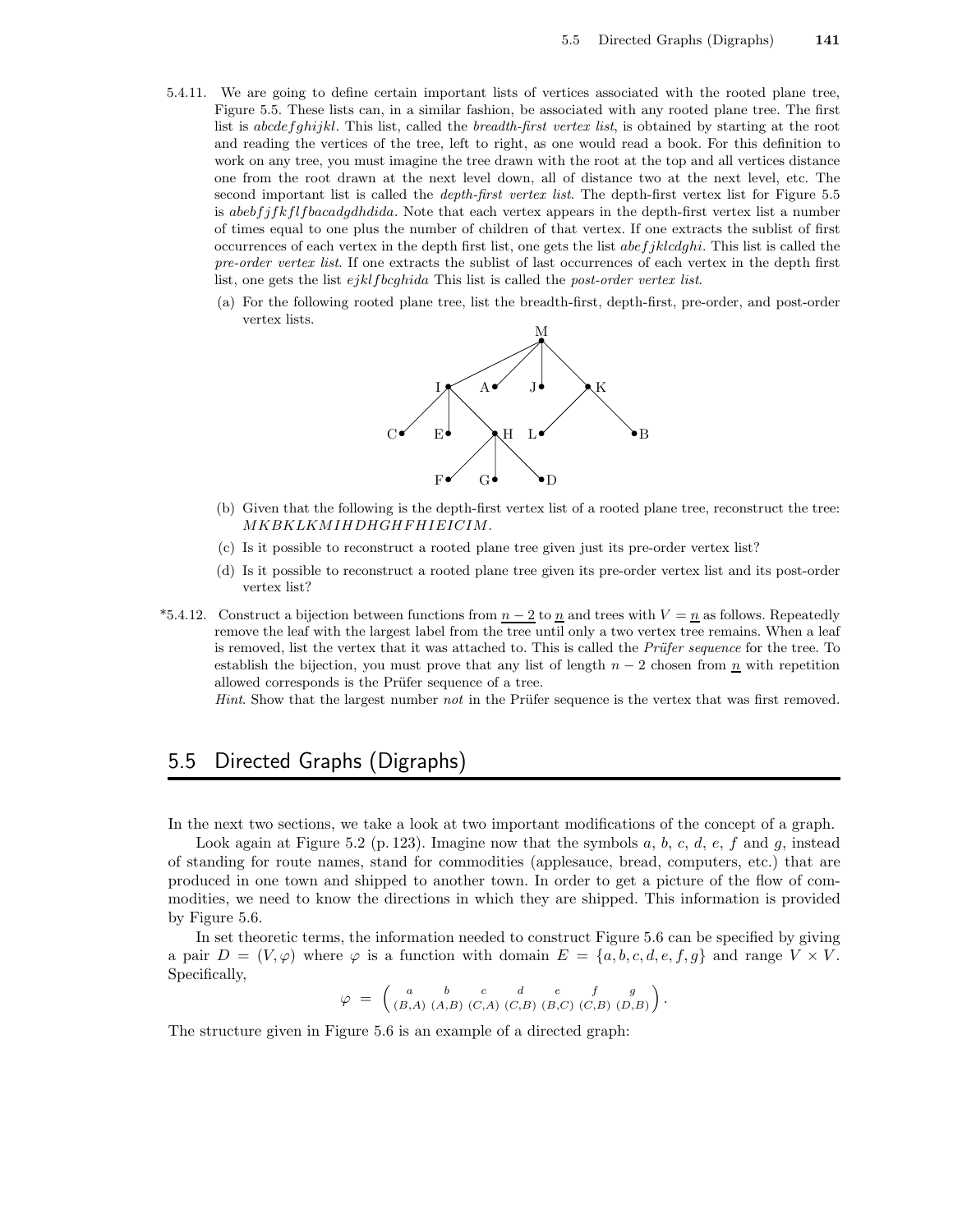

Figure 5.6 Cities with flow of commodities shown.

Definition 5.13 Directed graph A directed graph (or digraph) is a triple  $D = (V, E, \varphi)$ where V and E are finite sets and  $\varphi$  is a function with domain E and range V  $\times$  V. We call E the set of **edges** of the digraph  $D$  and call  $V$  the set of **vertices** of  $D$ .

Note that it is possible that  $f(x) = (v, v)$  for  $v \in V$ . Such an edge x is called a *loop*. A simple digraph, like a simple graph, is a pair  $(V, E)$  where  $E \subseteq V \times V$ . Subgraphs, paths, walks, trails and cycles in directed graphs are analogous to the corresponding structures in a graph. A directed graph  $D' = (V', E', \varphi')$  is a directed subgraph of  $D = (V, E, \varphi)$  if  $V' \subseteq V$ ,  $E' \subseteq E$  and  $\varphi'$  is the restriction of  $\varphi$  to E' with range  $V' \times V'$ . A directed path in the digraph  $D = (V, E, \varphi)$  is a sequence of edges  $e_1, \ldots, e_{n-1}$  for which there is a sequence of distinct vertices  $a_1, \ldots, a_n$  such that  $\varphi(e_i) = (a_i, a_{i+1})$ for  $i = 1, 2, \ldots, n - 1$ . The subdigraph induced by a set of edges  $E' \subseteq E$  or the set of vertices  $V' \subseteq V$  is defined in a way analogous to the corresponding concept for graphs. Let  $D = (V, E, \varphi)$ be a directed graph and let  $e_1, \ldots, e_{n-1}$  with vertex sequence  $a_1, \ldots, a_n$  be a directed path. If x is an edge of D such that  $\varphi(x) = (a_n, a_1)$ , then the subgraph induced by the edges  $\{e_1, \ldots, e_{n-1}, x\}$  is called a *directed cycle* in D. For example, the subgraph induced by the edges  $\{c, b, e\}$  is a directed cycle in the digraph of Figure 5.6. The notions of edge labeling and vertex labeling extend directly to digraphs. The ideas of connected components and trees are more complicated in digraphs.

Example 5.9 Digraphs and binary relations Simple digraphs appear in mathematics under another important guise: binary relations. A binary relation on a set V is simply a subset of  $V \times V$ . Often the name of the relation and the subset are the same. Thus we speak of the binary relation  $E \subseteq V \times V$ . If you have absorbed all the terminology, you should be able to see immediately that  $(V, E)$  is a simple digraph and that any simple digraph  $(V', E')$  corresponds to a binary relation  $E' \subseteq V' \times V'.$ 

What about simple graphs? We can identify  $\{u, v\} \in \mathcal{P}_2(V)$  with  $(u, v) \in V \times V$  and with  $(v, u) \in V \times V$ . A binary relation R is called "symmetric" if  $(u, v) \in R$  implies  $(v, u) \in R$ . Thus it seems that simple graphs correspond to symmetric binary relations. This is not quite true since  $(u, u)$  would correspond to a loop. We must either allow loops or only look at symmetric binary relations that do not contain  $(u, u)$ .

An equivalence relation on a set S is also a binary relation  $R \subseteq S \times S$ : We have  $(x, y) \in R$  if and only if x and y are equivalent. Note that this is a symmetric relationship. Which simple graphs (with loops allowed) correspond to equivalence relations? There is a simple description of them. We'll let you look for it.

Functions from a set to itself are another special case of binary relations. Figure 5.7 shows a function and its associated digraph, called a *functional digraph*. Notice that some of the vertices form cycles and the remaining vertices form trees that are attached to the cycles, each tree being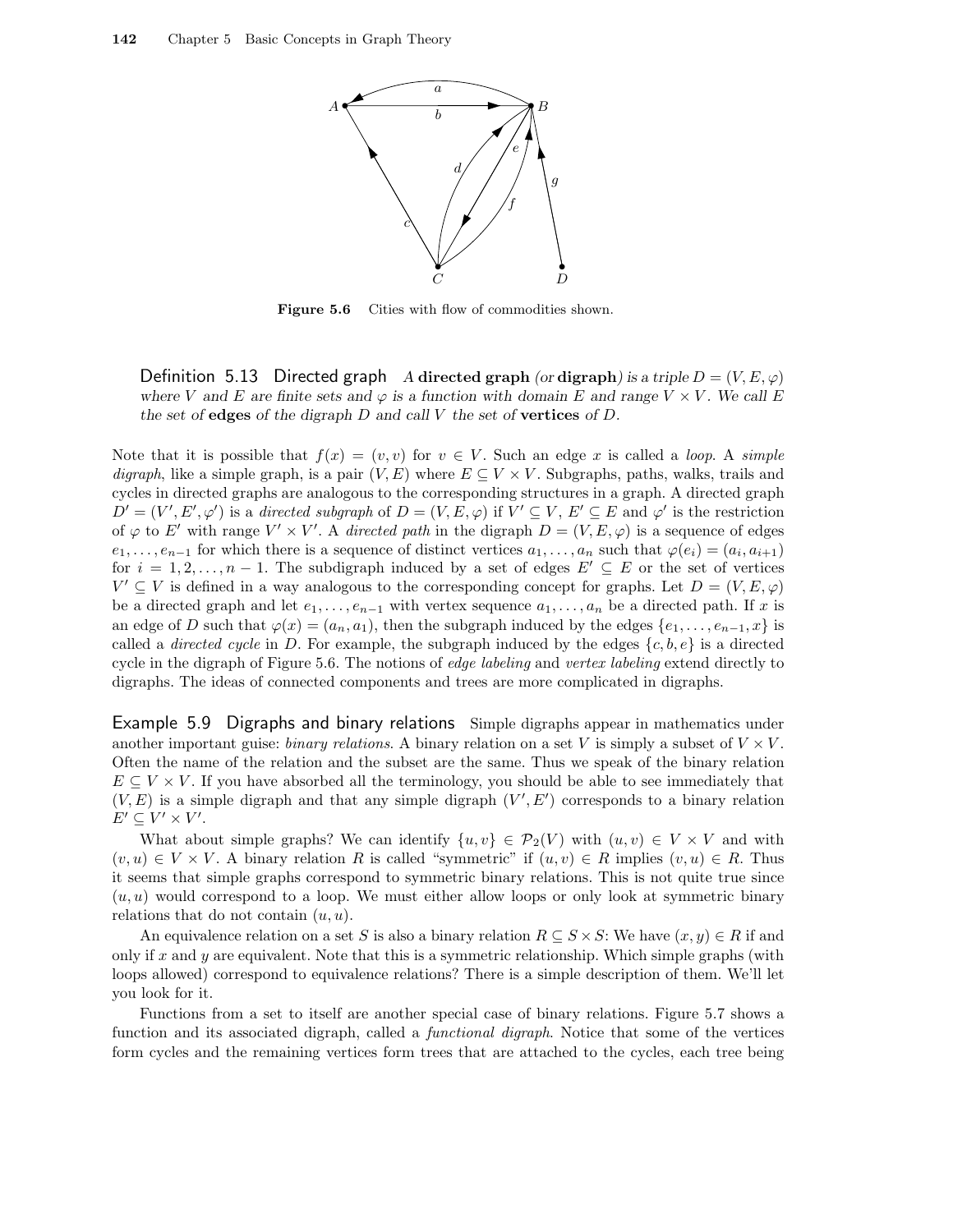

**Figure 5.7** The functional digraph associated with the function  $\varphi = \begin{pmatrix} 1 & 2 & 3 & 4 & 5 & 6 & 7 & 8 & 9 \\ 6 & 6 & 3 & 7 & 3 & 4 & 6 & 4 & 2 \end{pmatrix}$ .



Figure 5.8 The doubly marked digraph built from the functional digraph of Figure 5.7. Removing the arrows gives a doubly marked tree.

attached by one of the vertices on a cycle. For example, the vertices 1, 2, 6, and 9 form a tree that is attached to a cycle by the vertex 6.

One can easily read powers (using composition, not multiplication) of a function from the functional digraph: The function itself comes from directed paths of length 1 and  $\varphi^k$  comes from directed paths of length  $k$ .

Permutations are a special case of functions. You should be able to see that, in this case, the functional digraph consists of cycles with no trees attached.  $\Box$ 

Example 5.10 The number of labeled trees Let  $t_n$  be the number of trees with vertex set  $n<sub>n</sub>$ . It's not hard to draw the possible trees for small values of n. If you do this, you should discover that  $t_1 = 1, t_2 = 1, t_3 = 3$  and  $t_4 = 16$ . What is the pattern?

It turns out that  $t_n = n^{n-2}$ . You might try to check this for  $t_5 = 125$ . How can we prove this formula?

When we know the answer to a problem, we can often use some backwards reasoning or "answer analysis" to figure out how we might solve the problem. Since  $n^{n-2}$  is the number of functions from  $n-2$  to  $n$ , we might try to find a bijection between such functions and trees. (This is done in Exercise 5.4.12.) Unfortunately, it is not at all clear how to proceed with this idea.

It would be much nicer if we looked at functions from  $n \times n$  because these lead to functional digraphs: with the function  $f \in \underline{n}^n$ , we associate the functional digraph  $(V, E)$  where  $V = \underline{n}$  and  $E = \{(x, f(x)) | x \in \underline{n}\}\.$  Let's pursue this and see if we can generate some ideas.

Look at the functional digraph in Figure 5.7. If we could somehow get rid of the cycles, we would have trees!

Some inspiration is needed. Here it is. The vertices on the cycles are a permutation drawn in cyclic form. For example, in Figure 5.7, the permutation is  $(3)(4, 7, 6)$ . Maybe we can draw the permutation in some other fashion. We can also write permutations in two line or one line form:

$$
\left(\begin{array}{ccc} 3 & 4 & 6 & 7 \\ 3 & 7 & 4 & 6 \end{array}\right) \qquad 3, 7, 4, 6.
$$

We could simply take the one line form and construct a directed graph from it:

$$
3 \blacktriangleleft - 7 \blacktriangleleft - 4 \blacktriangleleft - 6
$$

We could also drag along the other vertices that form trees attached to these cyclic vertices. This is shown in Figure 5.8, where you should ignore the circles around the vertices for the time being. We have constructed a tree!

This has one problem, we can no longer tell which vertices were on the cycles. The circles in Figure 5.8 take care of this, the double circle indicating the start of one line form and the single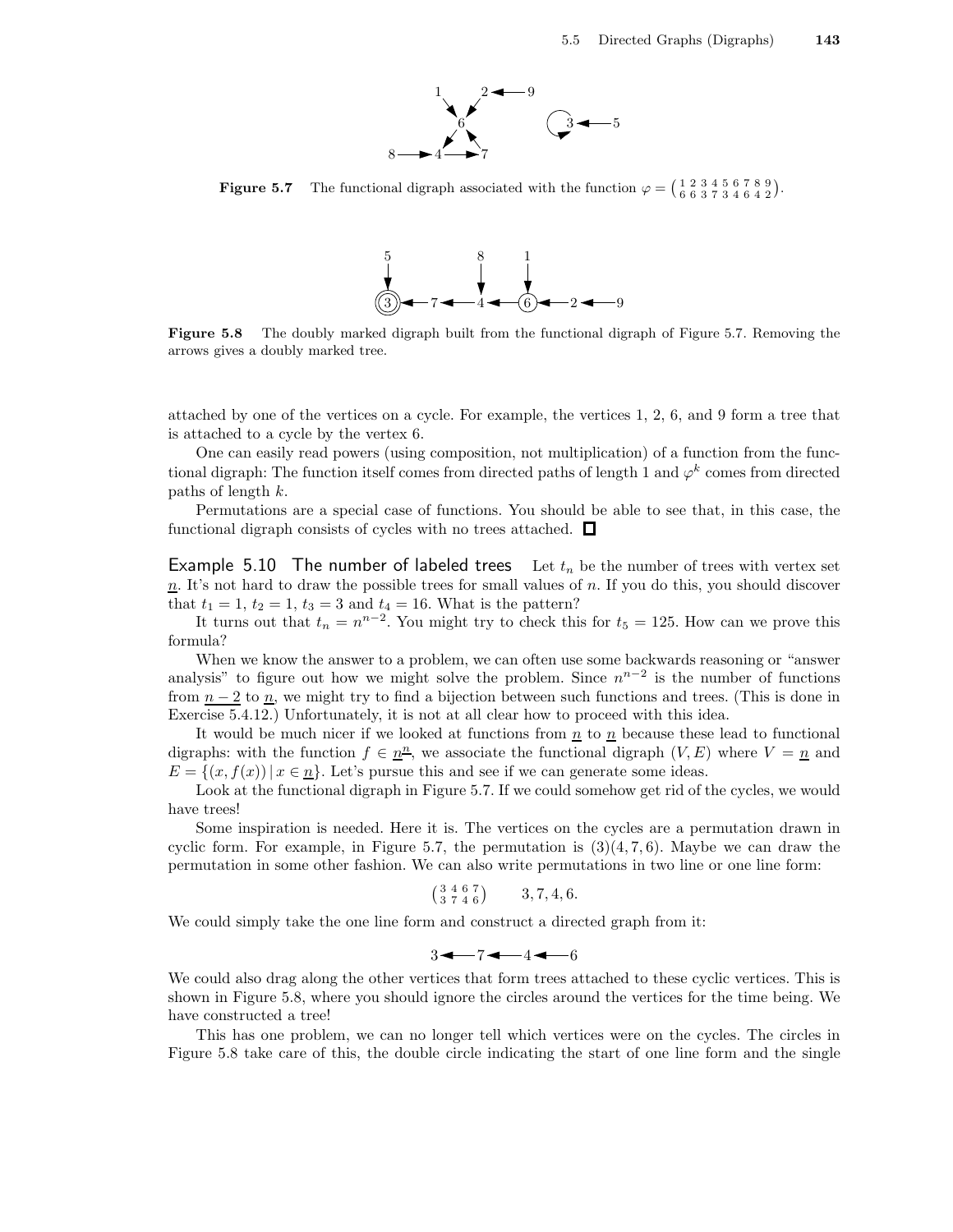circle indicating the end. The unique path from the end to the start gives the one line notation, written in reverse. (The directed path is unique because we have constructed a tree.)

Actually our picture has more information than we need: The direction of the edges is determined by the fact that they are all directed toward the root, which is 3 in our example. Thus we can erase the arrowheads on the edges with no loss of information.

This entire process is reversible—Given any tree on  $\underline{n}$  in which one vertex is marked with a double circle and one with a single circle, we can recover a unique function which gives this marked tree. Note that the same vertex may have the double circle and the single circle. This happens when there is only one point of the functional digraph on cycles. How many such doubly marked trees are there? By the bijection, there are  $n^n$ . Since we form a tree AND mark a vertex with a double circle AND mark a vertex with a single circle, the number is also  $t_n \times n \times n$ . This completes the proof.  $\Box$ 

#### **Exercises**

5.5.1. If  $D = (V, \varphi)$  is a loopless directed graph, the associated graph  $G(D)$  is obtained by removing the directions of the edges. Instead of this rough geometric description, give a definition in terms of sets and functions.

*Hint*. Define a function with domain  $\{(x, y) | x, y \in V \text{ and } x \neq y\}.$ 

- 5.5.2. We are interested in the number of simple digraphs with  $V = n$ .
	- (a) Find the number of them.
	- (b) Find the number of them with no loops.
	- (c) In both cases, find the number of them with exactly  $q$  edges.
- 5.5.3. An oriented simple graph is a simple graph which has been converted to a digraph by assigning an orientation to each edge. The orientation of  $\{u, v\}$  can be thought of as a mapping of it to either  $(u, v)$  or  $(v, u)$ . Give an example of a simple digraph that has no loops but is not an oriented simple graph
- 5.5.4. We are interested in the oriented simple graphs with  $V = n$ . (They are defined in Exercise 5.5.3.)
	- (a) Find the number of them.
	- (b) Find the number of them with exactly  $q$  edges.
- 5.5.5. Define an equivalence relation on digraphs that allows you to introduce the notion of unlabeled digraphs. Prove that you have, in fact, defined an equivalence relation.
- 5.5.6. A digraph is *strongly connected* if, for every two vertices v and w there is a directed path from v to w. From any digraph  $D$ , we can construct a simple graph  $S(D)$  on the same set of vertices by letting  $\{v, w\}$  be an edge of  $S(D)$  if and only if at least one of  $(u, v)$  and  $(v, u)$  is an edge of D. You should find the first three parts of this exercise easy, if you understand the meaning of the various concepts—strongly connected, path,  $S(D)$ , etc.
	- (a) Prove that, if  $D$  is strongly connected, then  $S(D)$  is connected.
	- (b) Construct an example of a digraph D such that D is not strongly connected but  $S(D)$  is connected.
	- (c) Suppose that  $V_1$ ,  $V_2$  is a partition of the vertices V of a strongly connected digraph D; that is,  $V_1 \neq \emptyset$ ,  $V_2 \neq \emptyset$ ,  $V_1 \cup V_2 = V$ , and  $V_1 \cap V_2 = \emptyset$ . Prove that in D there is an edge from  $V_1$  to  $V_2$ and an edge from  $V_2$  to  $V_1$ . (This means that for some  $v_1, w_1 \in V_1$  and  $v_2, w_2 \in V_2$ , both  $(v_1, v_2)$ and  $(w_2, w_1)$  are edges of D.) We will call such a partition of V "2-way joined."
	- (d) Suppose that every partition  $V_1$ ,  $V_2$  of the vertices of D is 2-way joined. Prove that D is strongly connected.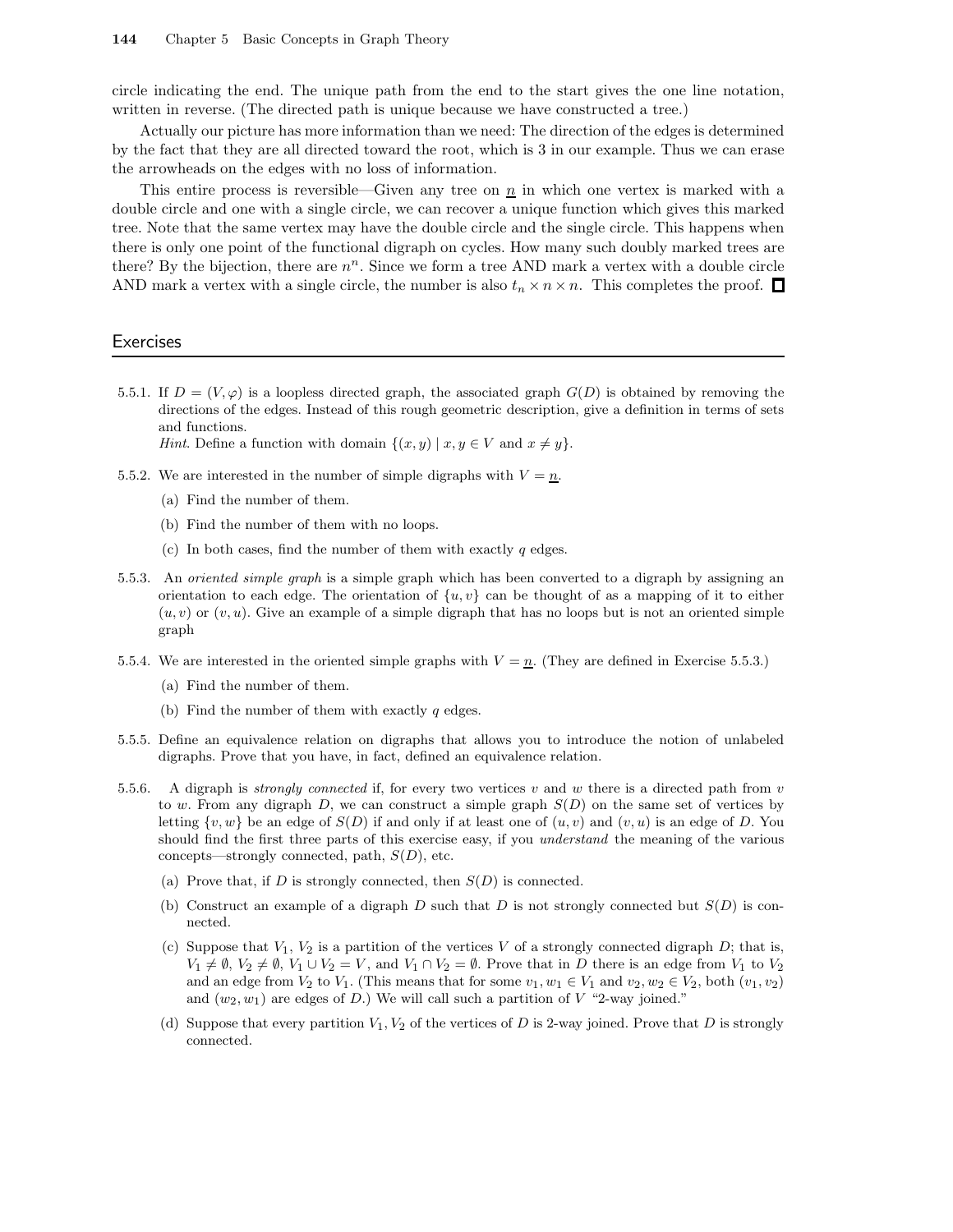- 5.5.7. Suppose that we are given a set of statements, for example (a) through (e) in Theorem 5.4, and that we have proved that some statements imply others. Construct a directed graph  $D$  as follows. The statements are the vertices V of D. For statements v and w,  $(v, w)$  is an edge of D if and only if we have a proof that statement v implies statement w. Prove the claim: "If  $D$  is strongly connected, we have proved enough to show that the statements in  $V$  are all equivalent." (See Exercise 5.5.6 for a definition of strongly connected.)
- 5.5.8. For any subset U of the vertices V of a directed graph D, define  $d_{\text{in}}(U)$  to be the number of edges of e of D with  $\varphi(e)$  of the form  $(w, u)$  where  $u \in U$  and  $w \notin U$ . Define  $d_{\text{out}}(U)$  similarly.
	- (a) For v a single vertex, what is  $d_{\text{in}}(\{v\})$  in terms of the picture of D?
	- (b) Prove that  $\sum d_{\text{in}}(\{v\}) = \sum d_{\text{out}}(\{v\})$ , where the sums both range over all  $v \in V$ .
	- (c) Prove that  $\sum_{u\in U} d_{\text{in}}(\{u\})$  equals  $d_{\text{in}}(U)$  plus the number of non-loop edges of D that have both of their endpoints in U.
	- (d) Suppose that  $d_{\text{in}}(\{v\}) = d_{\text{out}}(\{v\})$  for all  $v \in V$ . Prove that  $d_{\text{in}}(U) = d_{\text{out}}(U)$  for all  $U \subseteq V$ .
- 5.5.9. Use the notation of Exercise 5.5.8. Suppose  $d_{\text{in}}(\{v\}) = d_{\text{out}}(\{v\})$  for all  $v \in V$ . Prove that for every edge  $e$  of  $D$  there is a directed cycle in  $D$  that contains  $e$ .
- 5.5.10. Suppose that  $S(D)$  is connected, where  $S(D)$  is obtained from D by removing the directions of the edges. Use the notation of Exercise 5.5.8. Suppose  $d_{\text{in}}(\{v\}) = d_{\text{out}}(\{v\})$  for all  $v \in V$ . Prove that there is a directed trail that contains every edge of D. Such a trail is called an Eulerian trail.
- 5.5.11. Let G be a connected simple graph.
	- (a) Suppose that the edges of G can be directed so that the resulting digraph is strongly connected. Prove that G has no isthmuses.
	- $*(b)$  Suppose that G has no isthmuses. Prove that the edges of G can be directed so that the resulting graph is strongly connected. (This seems to be quite difficult given the material you have had so far. We will return to it later.)
- 5.5.12. Let  $R \subseteq S \times S$  be a binary relation on S. Suppose that  $|S| = n$ .
	- (a) How many reflexive binary relations  $R$  are there on  $S$ ?
	- (b) How many reflexive and symmetric relations  $R$  are there on  $S$ ?
	- (c) The relation S is unreflexive if for all  $x \in S$ ,  $(x, x) \notin R$ . How many unreflexive, symmetric binary relations  $R$  are there on  $S$ ?
	- (d) How many symmetric relations  $R$  on  $S$  are not reflexive?
- 5.5.13. A binary relation  $R$  on  $S$  is an order relation if it is reflexive, antisymmetric, and transitive.  $R$  is antisymmetric if for all  $(x, y) \in R$  with  $x \neq y$ ,  $(y, x) \notin R$ . Given an order relation R, the covering relation H of R consists of all  $(x, z) \in R$  such that there is no y,  $x \le y \le z$ , where  $(x, y) \in R$ . pictorial representation of the covering relation as a directed graph is called a "Hasse diagram" of H.
	- (a) Show that the divides relation on  $S = \{2, 3, 4, 5, 6, 7, 8, 9, 10, 11, 12, 13, 14, 15, 16\}$  is an order relation. By definition,  $(x, y)$  is in the divides relation on S is x is a factor of y. Thus,  $(4, 12)$  is in the divides relation.  $x|y$  is the usual notation for x is a factor of y.
	- (b) Draw the directed graph of the covering relation of R.
- 5.5.14. Let R be a binary relation on S. Let  $T_R$  be the smallest transitive relation,  $R \subseteq T_R$ . By "smallest" we mean that if  $R \subseteq N \subset T_R$  then N is not transitive. In other words, there is no proper subset of  $T_R$  that contains R and is transitive. Note that if R is already transitive then  $T_R = R$ .  $T_R$  is called the transitive closure of R. Let  $S = \{2, 3, 4, 5, 6, 7, 8, 9, 10, 11, 12, 13, 14, 15, 16\}$  and let

$$
H = \{(2,4), (2,6), (2,10), (2,14), (3,6), (3,9), (3,15), (4,8), (4,12), (5,10), (5,15), (6,12), (7,14)\}.
$$

Find the transitive closure of H.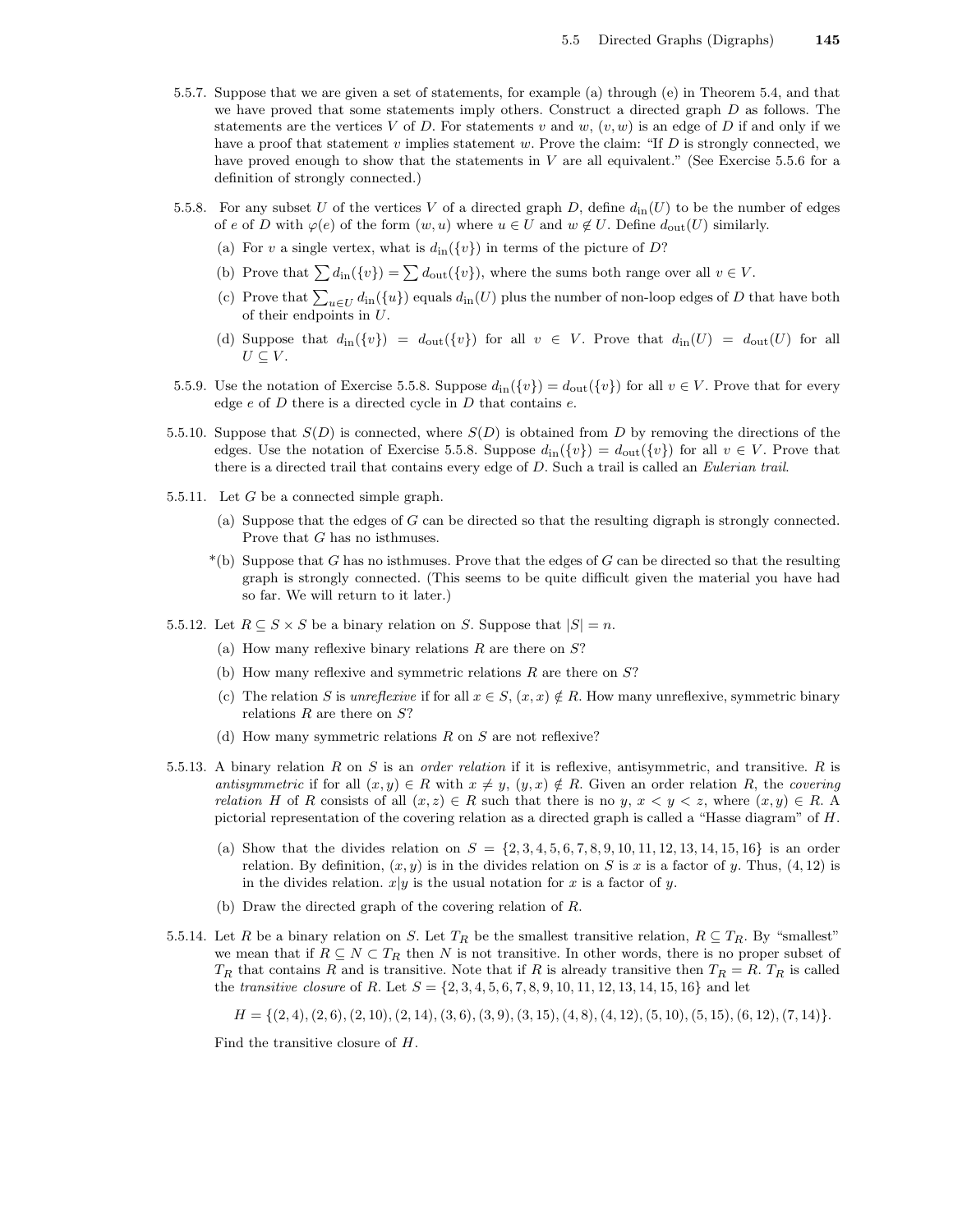- 5.5.15. A graph is selected uniformly at random from all q-edge simple graphs with vertex set  $\underline{n}$ .
	- (a) What is the probability that the graph we have chosen is a tree? (Your answer will depend on  $q$ .)
	- (b) Show that this probability is bigger than  $(2/e)^{n-1}/n$  when  $q = n 1$ . *Hint.* You may use the fact that, by Stirling's formula,  $(n-1)!$  >  $\left(\frac{n-1}{e}\right)^{n-1}$ . Also note that  $\binom{N}{q}$  <  $N^q/q!$ .

## \*5.6 Computer Representations of Graphs

What is the best way to represent a graph in a computer? That question is based on the mistaken assumption that there is one best way. In fact, there are a variety of ways to represent a graph. We'll briefly discuss two common ones: adjacency lists and matrices. For simplicity, we will limit our attention to simple graphs and digraphs.

Let  $G = (V, E)$  be a graph. For each  $v \in V$ , keep a list of those  $x \in V$  such that  $\{v, x\} \in E$ . This is a relatively compact method for storing the structure of  $G$ . The actual implementation may be with an array or with a linked list. If  $D = (V, E)$  is a simple digraph, then we keep two lists for each  $v \in V$ ; one of those  $x \in V$  such that  $(x, v) \in E$  and one of those  $y \in V$  such that  $(v, y) \in E$ .

The method of linked lists is usually used with RP-trees. If the number of possible sons a vertex can have is not limited, a variation of this method is frequently used. Here's one such variation. Each vertex  $v$  has a list of four vertices. If a vertex needed in the list does not exist, that fact is recorded in the list (e.g., by using zero). The four vertices are:

- the parent  $f$  of the vertex  $v$ ;
- the first child of  $v$  in the ordering of the children of  $v$ ;
- the sibling of v that immediately precedes it in the ordering of the siblings of v;
- the sibling of v that immediately follows it in the ordering of the siblings of v.

Matrices are simply doubly indexed arrays. In the most common representation of a simple graph  $G = (n, E)$ , the matrix  $A(G)$  is  $n \times n$  and

$$
a_{i,j} = \begin{cases} 1 & \text{if } \{i,j\} \in E; \\ 0 & \text{otherwise.} \end{cases}
$$

For a simple digraph  $D = (n, E)$ , we make a minor adjustment to define  $A(D)$ :

$$
a_{i,j} = \begin{cases} 1 & \text{if } (i,j) \in E; \\ 0 & \text{otherwise.} \end{cases}
$$

This representation can waste a considerable amount of space if the graph has relatively few edges. In any event, only about half of  $A(G)$  is needed since  $a_{i,j} = a_{j,i}$ . The matrix representation is useful for some calculations of numbers related to the structure of the graph. See, for example, Exercise 5.6.3.

#### **Exercises**

- 5.6.1. Suppose that G is a bipartite simple graph. (See Exercise 5.3.2 for a definition.) Prove that the vertices can be numbered 1 through  $n = |V|$  such that for some k the matrix  $A(G)$  has a  $k \times k$  block of zeroes in its upper left corner and an  $(n-k)\times(n-k)$  block of zeroes in its lower right corner.
- 5.6.2. Suppose that G is a simple graph with connected components  $G_1, \ldots, G_m$ . Number the vertices of G by first numbering those in  $G_1$ , then those in  $G_2$  and so on. Suppose that  $G_i$  has  $n_i$  vertices. Provide a description of  $A(G)$  like that in Exercise 5.6.1.